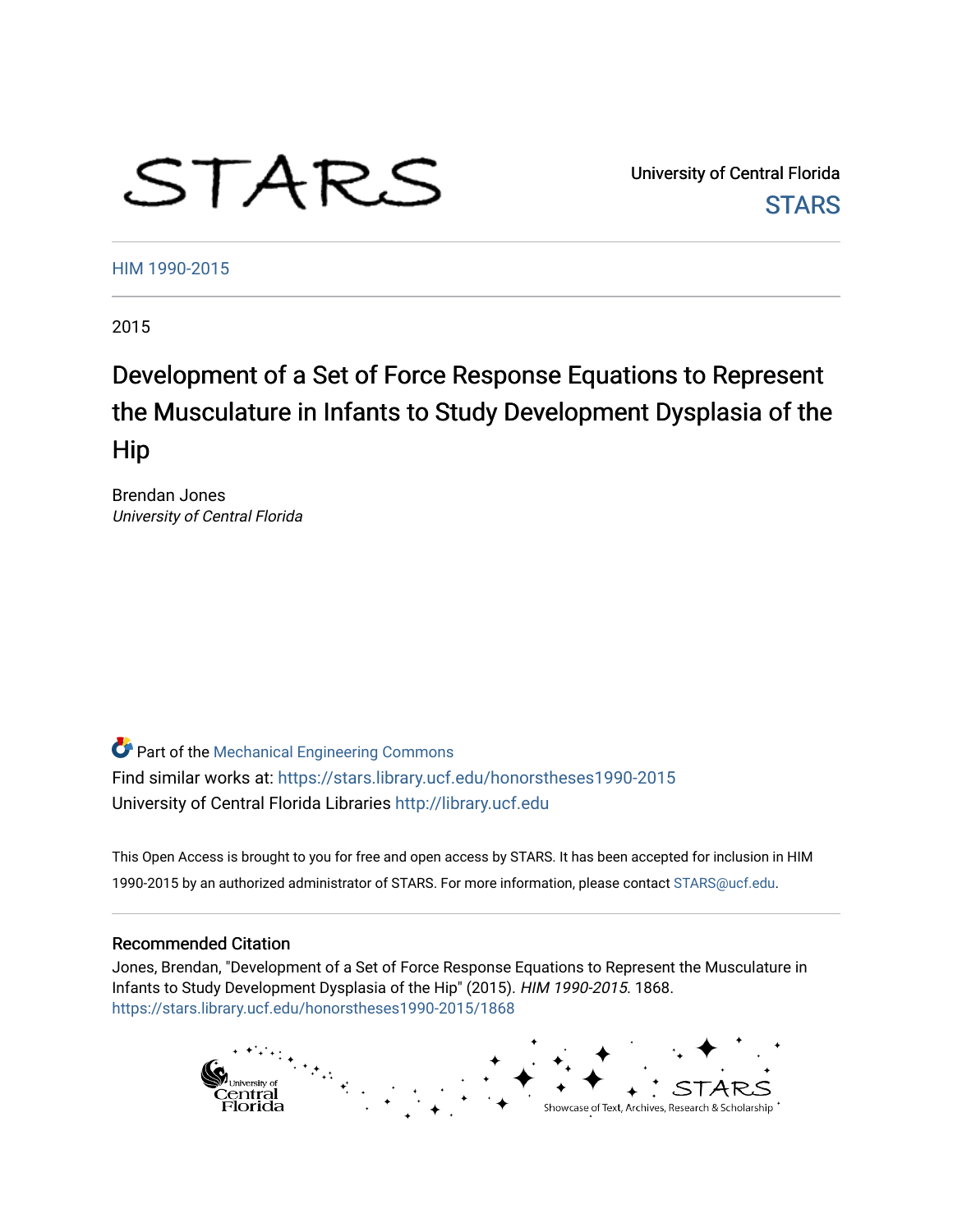## DEVELOPMENT OF A SET OF FORCE RESPONSE EQUATIONS TO REPRESENT THE MUSCULATURE IN INFANTS TO STUDY DEVELOPMENTAL DYSPLASIA OF THE HIP

by

### BRENDAN JONES

A thesis submitted in partial fulfillment of the requirements for the Honors in the Major Program in Mechanical and Aerospace Engineering in the College of Engineering and Computer Science and in the Burnett Honors College at the University of Central Florida Orlando, Florida

Fall Term 2015

Thesis Chair: Dr. Alain Kassab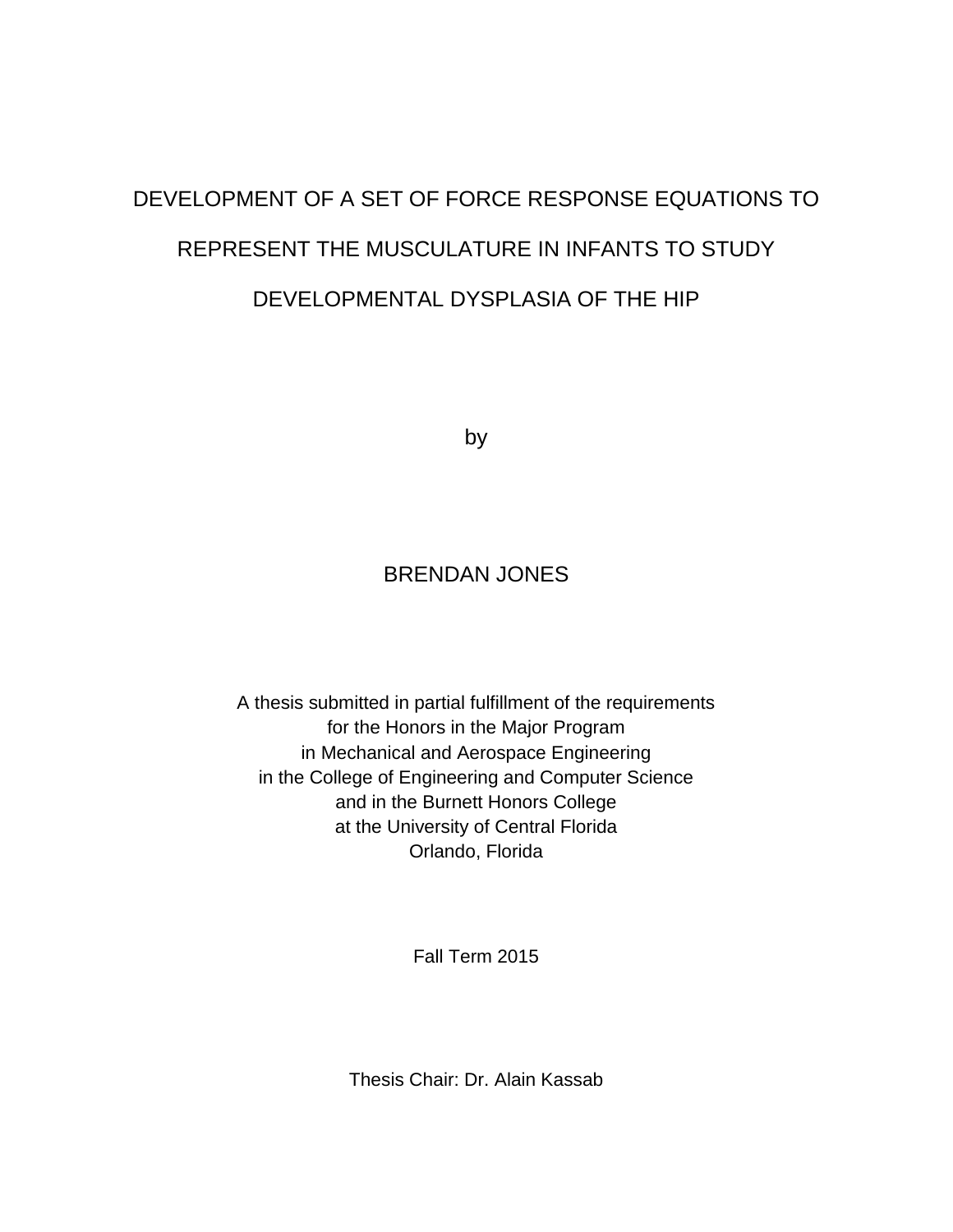#### **Abstract**

This paper describes how a force response equation was created to model muscles, tendons, and ligaments of the hip joint to improve a biomechanical model of an infant hip to study Developmental Dysplasia of the Hip (DDH). DDH is the most common abnormality in newborn infants and is defined as any amount of instability in the hip including complete dislocation. Researchers at our institution are attempting to increase the success rate of treatment methods by creating computer models of the biomechanics of infant hip instability and dislocation. The computer model used a scaled adult pelvis, femur, tibia, fibula and foot to match the size of an infant for the bone geometry. The current infant muscle model is an undifferentiated model based on the area of a single infant muscle, for all muscles modeled. This muscle model was able to provide some insight into the nature of the biomechanics. To improve the infant muscle model, a set of equations differentiated by muscle area was developed. The new set of equations uses a ratio of infant over adult muscle area of a single muscle to create a ratio that can be used to scale all adult muscle areas to infant areas. This model will be more physiologically accurate because it will be differentiated based on muscle area.

ii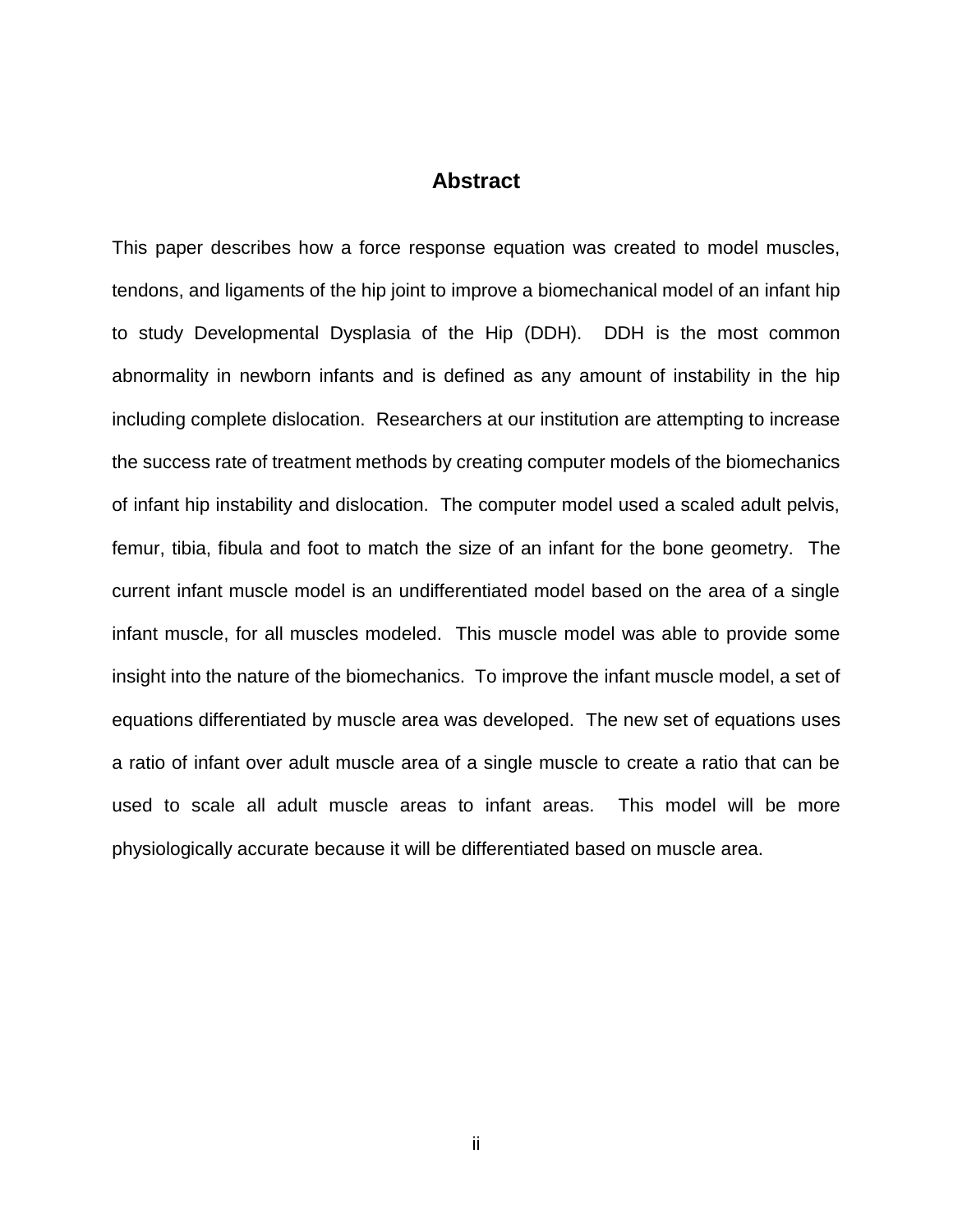#### **Acknowledgements**

I would like to thank Dr. Alain J. Kassab for being my thesis advisor, for his guidance, his advice, and his patience throughout the research process. Thank you Dr. Moslehy and Dr. Samsam for contributing to my thesis committee. Additionally, I would like to say thank you to all members of the research group for your input on my research. Lastly, I would like to thank the National Science Foundation (NSF), for providing funding for the research through Research Experience for Undergraduates (REU) under NSF grant CBET - 1160179.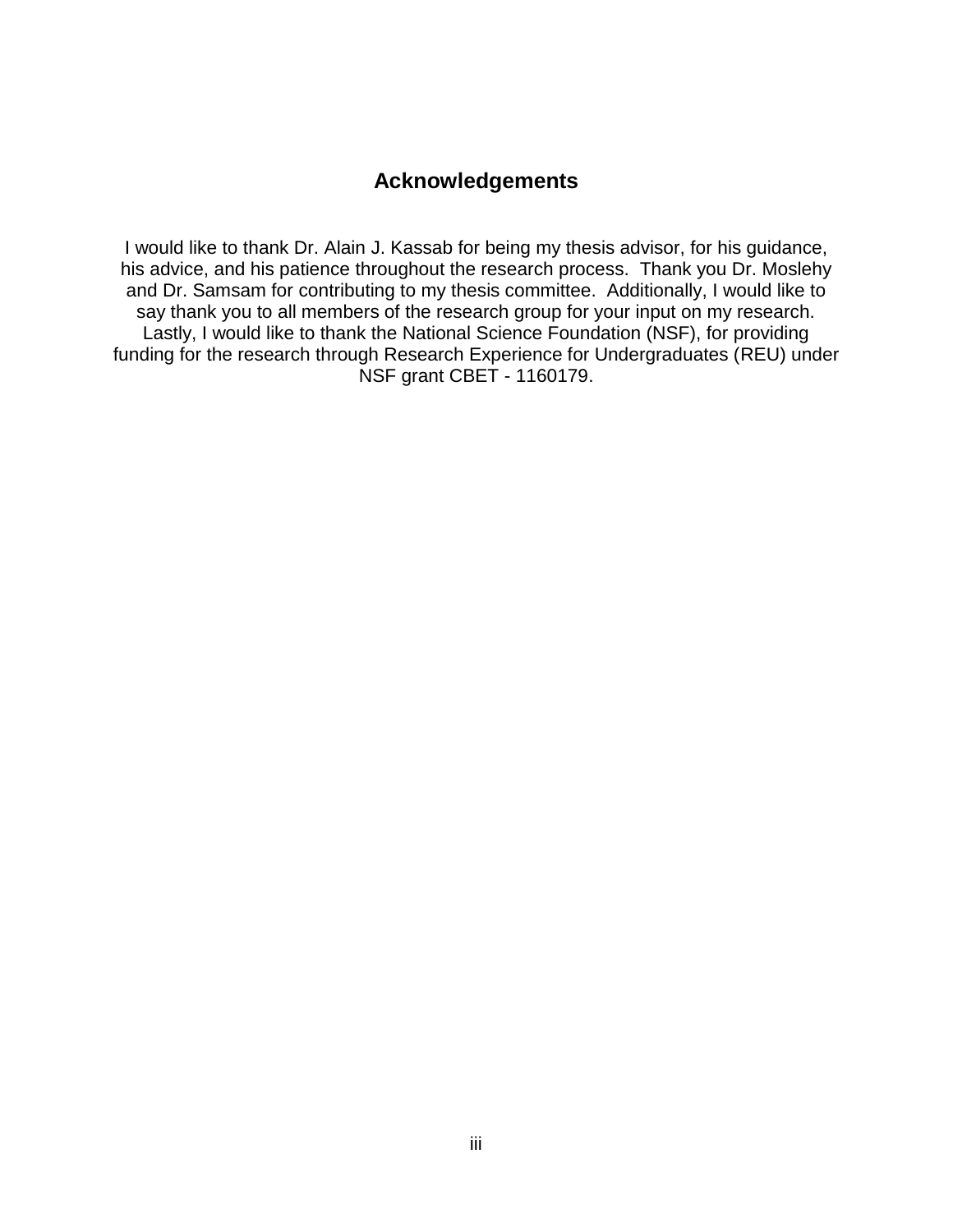## **Table of Contents**

| 1.1   |                |  |  |
|-------|----------------|--|--|
| 1.1.1 |                |  |  |
| 1.1.2 |                |  |  |
| 1.1.3 |                |  |  |
| 1.2   |                |  |  |
| 1.2.1 |                |  |  |
| 1.2.2 |                |  |  |
| 1.2.3 |                |  |  |
|       |                |  |  |
| 2.1   |                |  |  |
|       | 2.2 SolidWorks |  |  |
| 2.3   |                |  |  |
| 2.4   |                |  |  |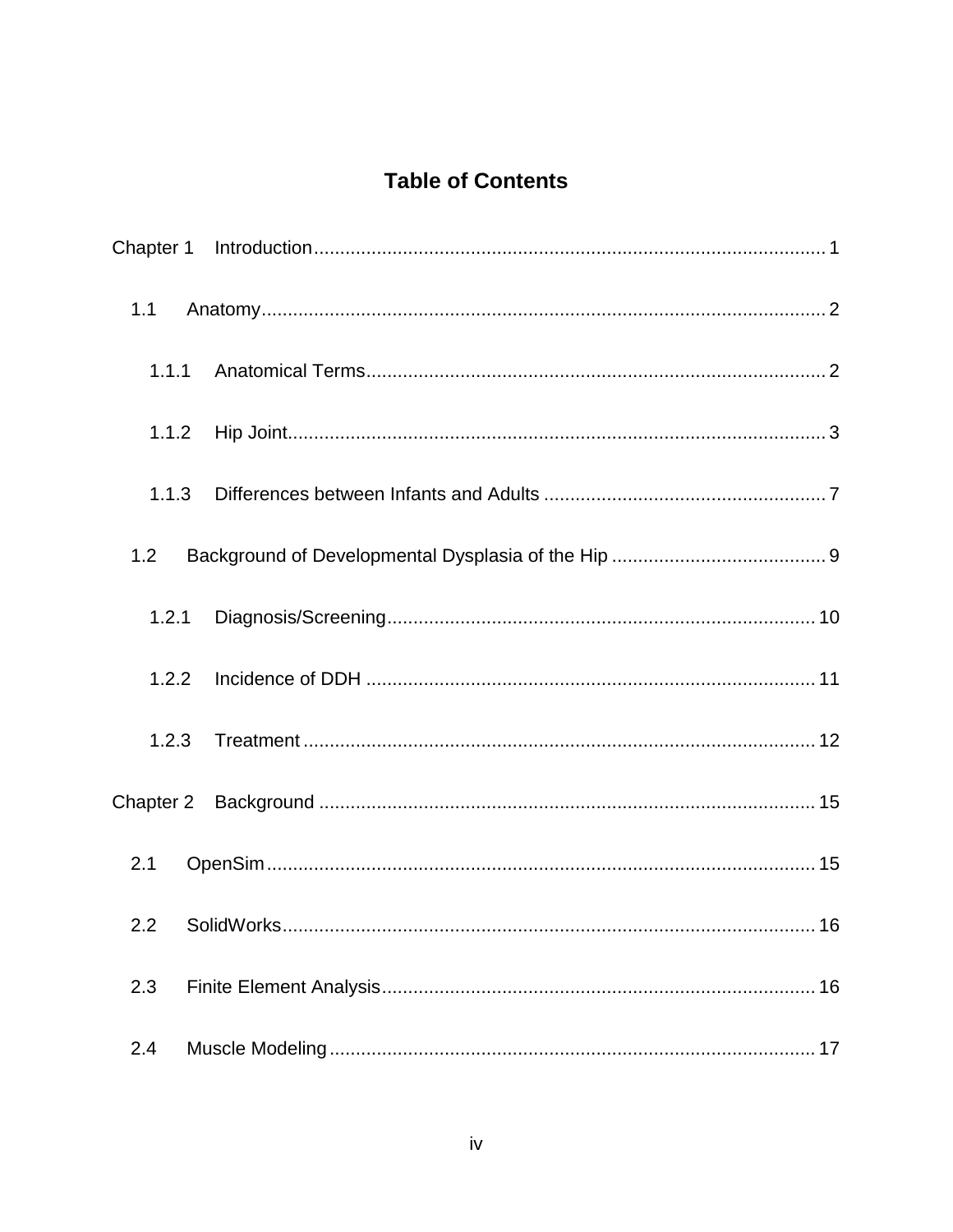| 3.1 |    |  |  |  |
|-----|----|--|--|--|
| 3.2 |    |  |  |  |
| 3.3 |    |  |  |  |
| 3.4 |    |  |  |  |
|     |    |  |  |  |
| 4.1 |    |  |  |  |
| 4.2 |    |  |  |  |
| 4.3 |    |  |  |  |
|     |    |  |  |  |
| 5.1 |    |  |  |  |
|     | 26 |  |  |  |
| 5.3 |    |  |  |  |
| 5.4 |    |  |  |  |
|     |    |  |  |  |
|     |    |  |  |  |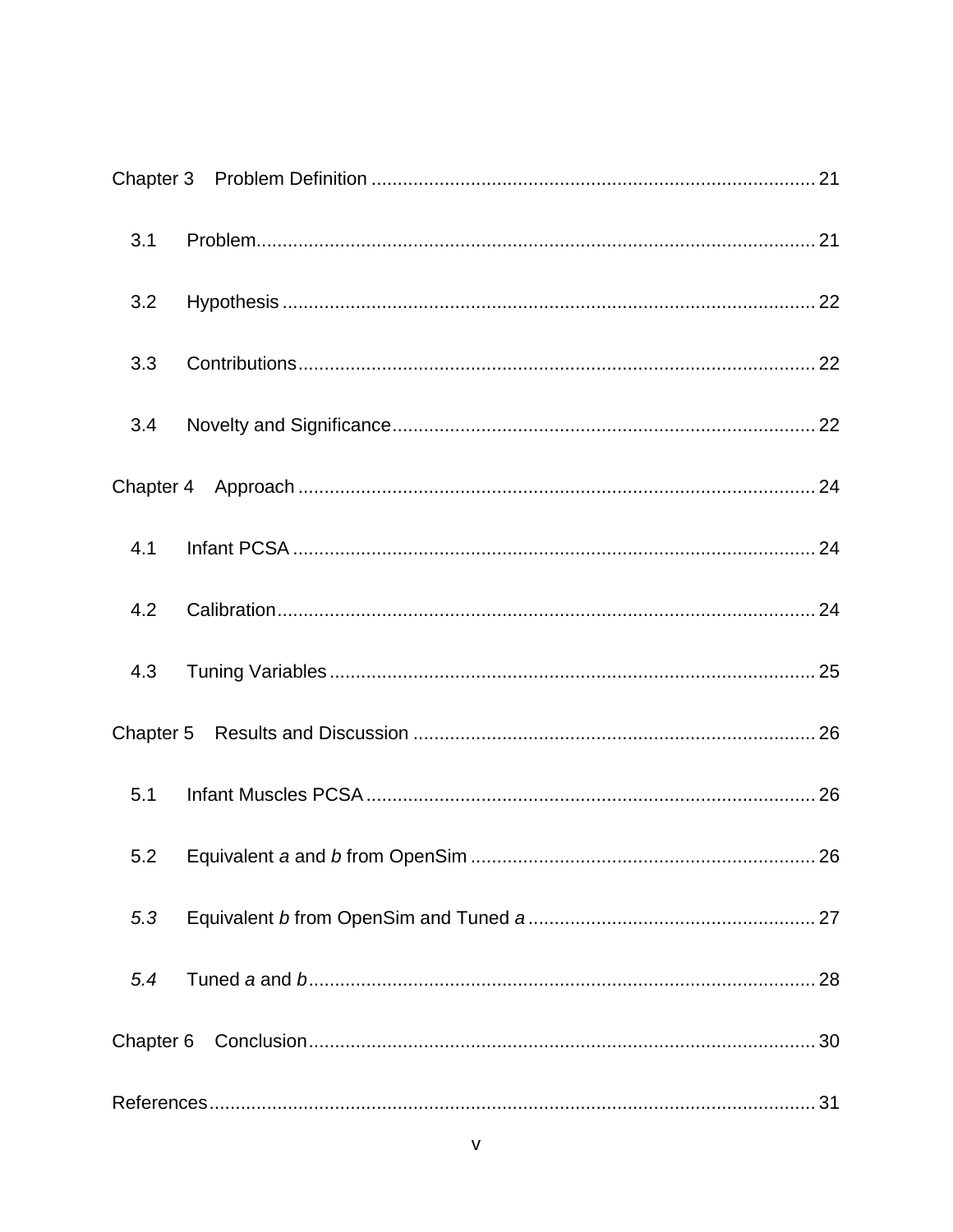## **List of Figures**

| Figure 1.4 – Model of infant femur from CT scans, from the Ortolani Collection in Padua,         |
|--------------------------------------------------------------------------------------------------|
|                                                                                                  |
| Figure 1.5 - (A) Barlow Examination. (B) Ortolani Examination. [16]  11                          |
|                                                                                                  |
| Figure 1.7 - Diagram of Pavlik Harness on a child, with straps labeled [1].  14                  |
| Figure 2.1 - Hill Muscle Model where $L^{MT}$ is muscle-tendon length, $L^{M}$ is muscle length, |
| $LT$ is tendon length, $\alpha^M$ is pennation angle. Muscle and Tendon Force are normalized     |
| with respect to peak isometric force. Muscle length is normalized with respect to optimal        |
| fiber length. Tendon strain is defined as (tendon length - tendon slack length)/(tendon          |
|                                                                                                  |
| Figure 5.1 – Force Response Equations Plotted using a and b equivalents from OpenSim.            |
|                                                                                                  |
|                                                                                                  |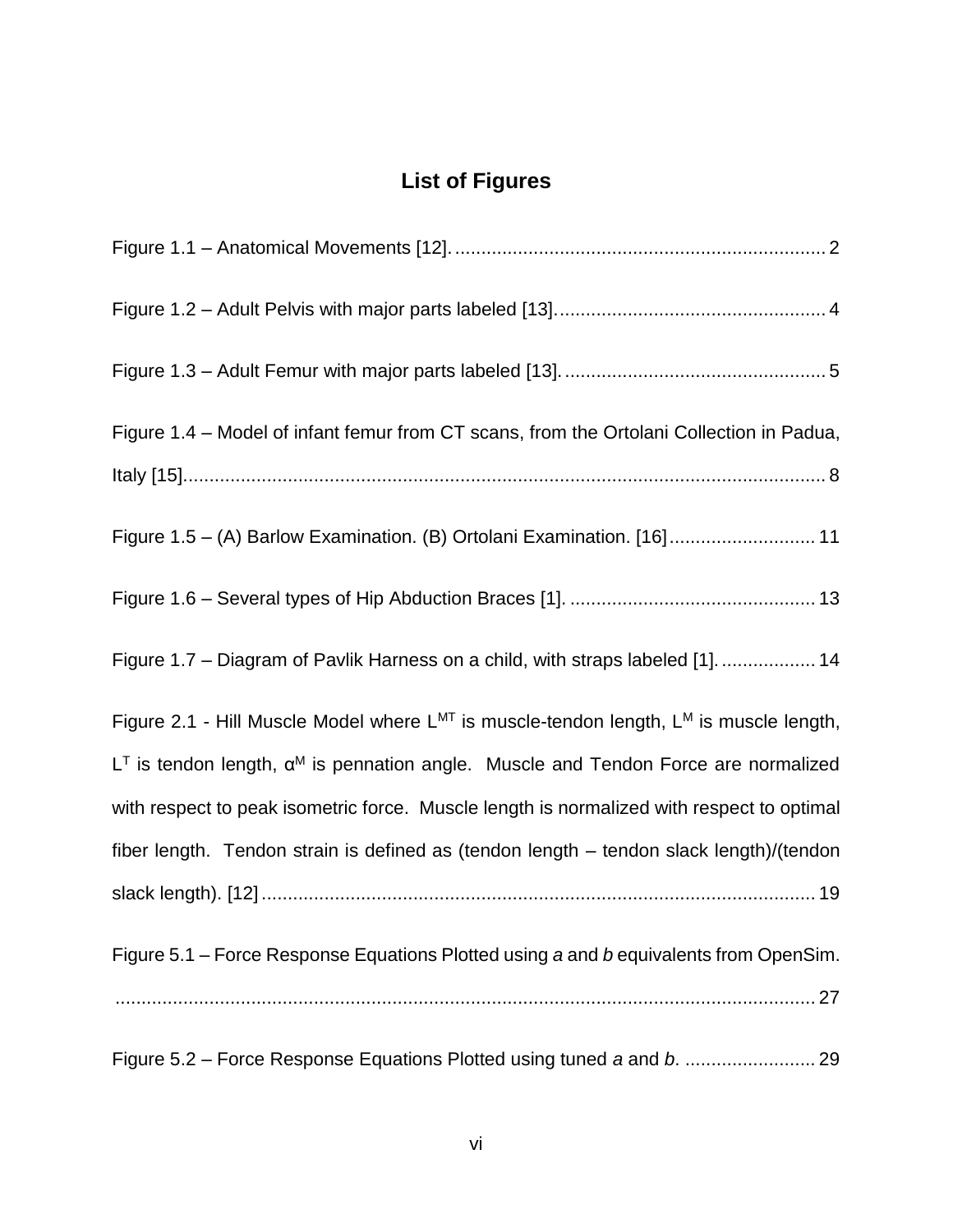## **List of Tables**

Table 5.1 – [Adult PCSA and Estimated Infant PCSA for muscles in infant hip model...](#page-33-3) 26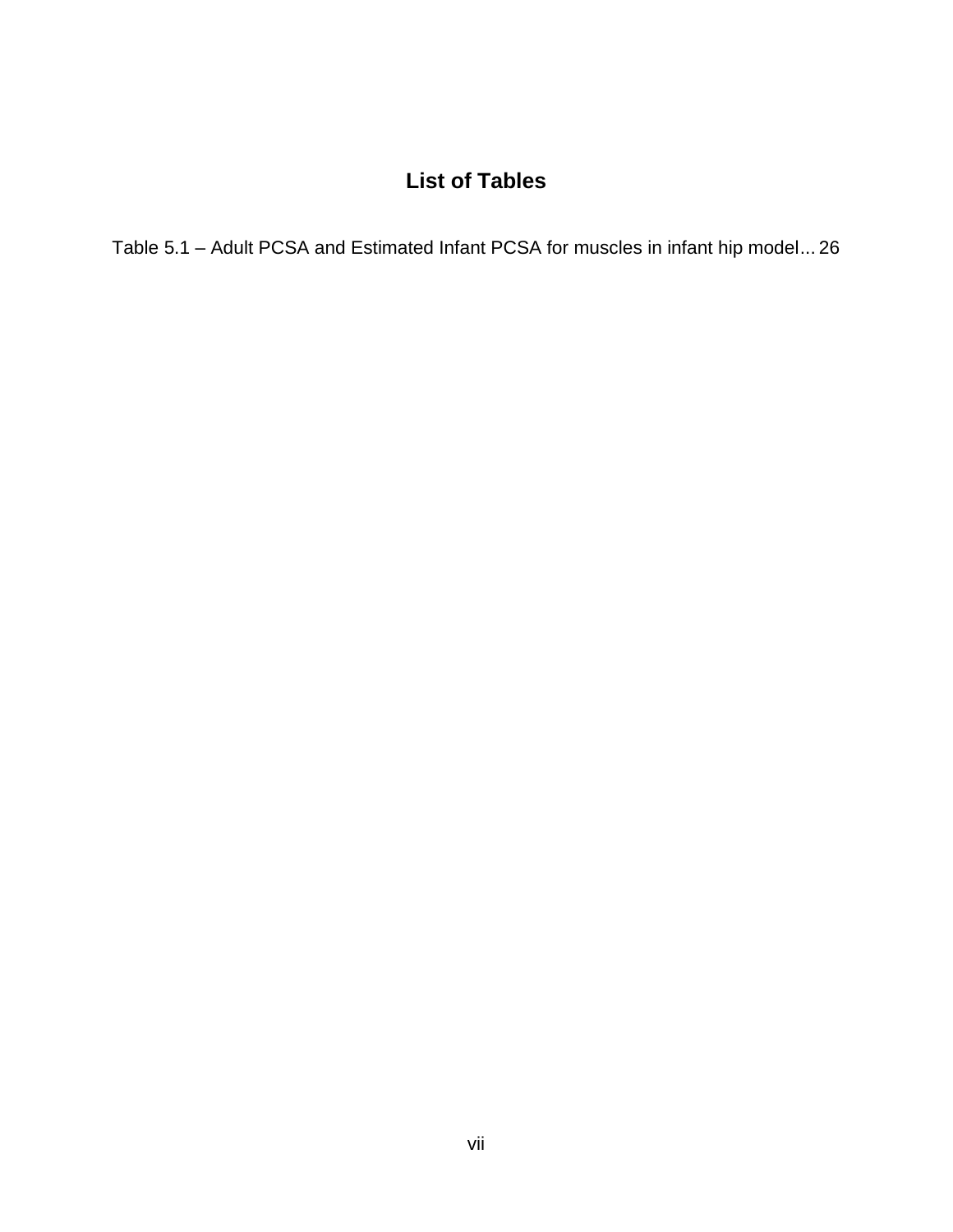#### **Chapter 1 Introduction**

<span id="page-8-0"></span>Developmental Dysplasia of the Hip (DDH) is a physical abnormality that is not very well understood and is the term for infants or children with dysplasia of the hip [\[1\]](#page-38-1). It is diagnosed in 67 out of 1000 infants [\[2\]](#page-38-2). According to the Centers for Disease Control and Prevention (CDC), in 2010 there were approximately 4 million live births in the United States [\[3\]](#page-38-3). Using the average rate of diagnosis, the number of infants born with DDH is approximately 260,000. The majority of cases correct themselves, only about 10% require treatment [\[4,](#page-38-4) [5\]](#page-38-5). The most prominent treatment for DDH in the United States is the use of the Pavlik harness. The Pavlik harness has a proven success rate of 80% over a 14 year period [\[6\]](#page-38-6). Although the success rate is good, there are still 20% of cases in which the harness fails, which is unacceptable. This leaves about 5,600 infants a year needing a secondary, sometimes surgical, procedure to correct the condition. It is believed that unless the condition is treated at a young age, the hip joint will have significant damage in adulthood. This could cause severe pain and/or lead to a total hip replacement.

In biomechanics, computer models are used to simulate what is occurring in reality [\[7-9\]](#page-38-7). All parts of the model need to be as accurate as possible for the best results. To study DDH, researchers have created a model with correct infant pelvis geometry, scaled femur geometry and a single undifferentiated equation used to represent each muscle for all muscles in the model [\[9,](#page-38-8) [10\]](#page-38-9). The equation used to model the muscles can be greatly improved by differentiating the equations based on cross sectional area of the muscles.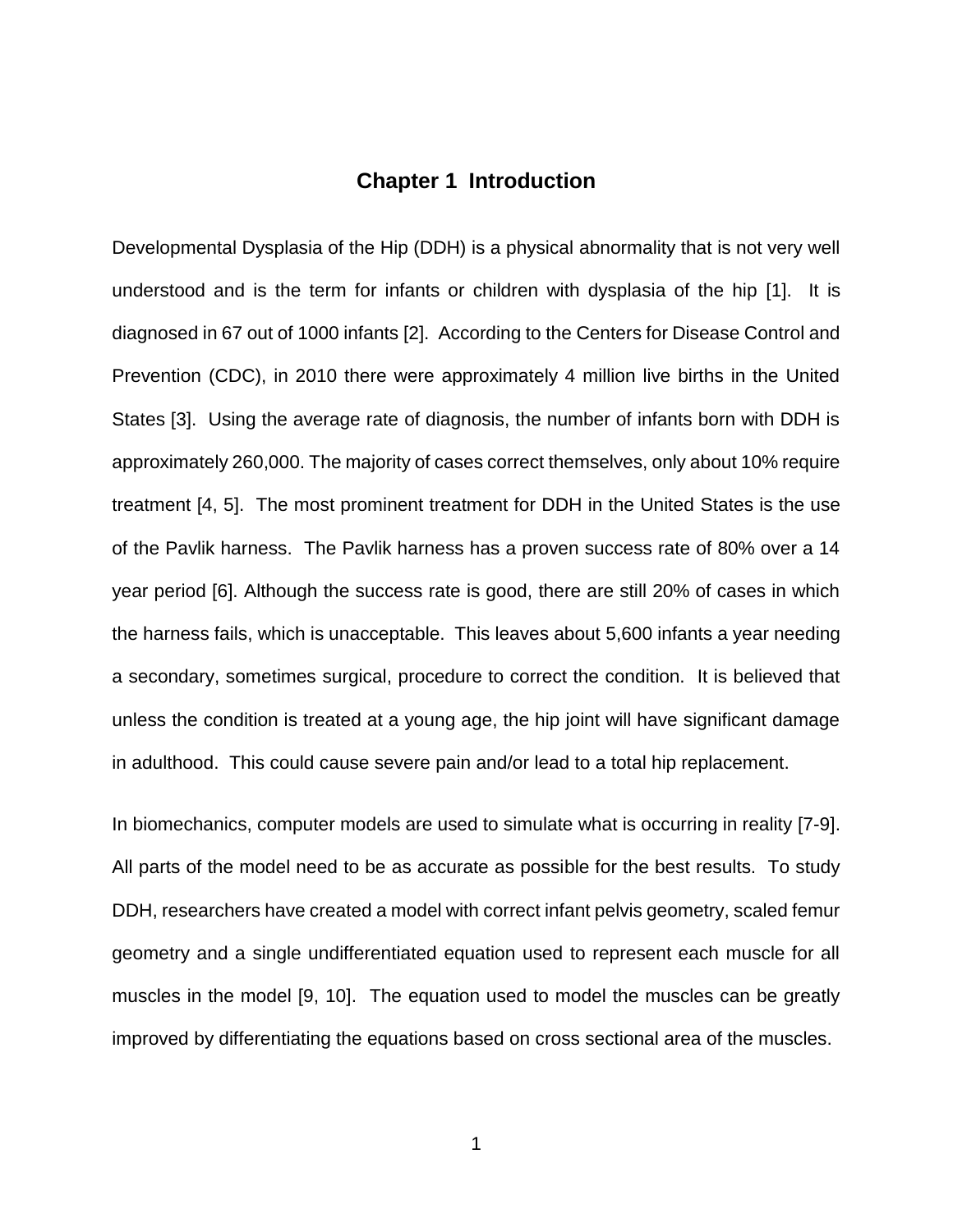#### <span id="page-9-0"></span>**1.1 Anatomy**

To fully understand our research and for the sake of completeness, a basic overview of anatomy is given. Starting with a list of basic and relevant anatomical terms, followed by a discussion of the hip joint, and finally the differences between infant and adult hips are described. Refer to an anatomy book for more in-depth information [\[11\]](#page-38-10).

#### <span id="page-9-1"></span>*1.1.1 Anatomical Terms*

There are three major movements that the upper and lower limbs can complete; flexion/extension, abduction/adduction, and internal/external rotation. A picture of the movements described is displayed below in [Figure 1.1.](#page-9-2) Flexion is the bending of a joint that results in a decrease in the joint angle. The opposite of this movement is extension, it is the bending of a joint that results in an increase in the joint angle. Abduction refers to the movement of a limb away from the middle of the body. Adduction is the opposite, it is the movement of a limb towards the middle of the body. Internal and external rotation are rotational movements either toward or away from the body, respectively, about the long axis of the limb [\[11\]](#page-38-10).



<span id="page-9-2"></span>**Figure 1.1 – Anatomical Movements [\[12\]](#page-39-0).**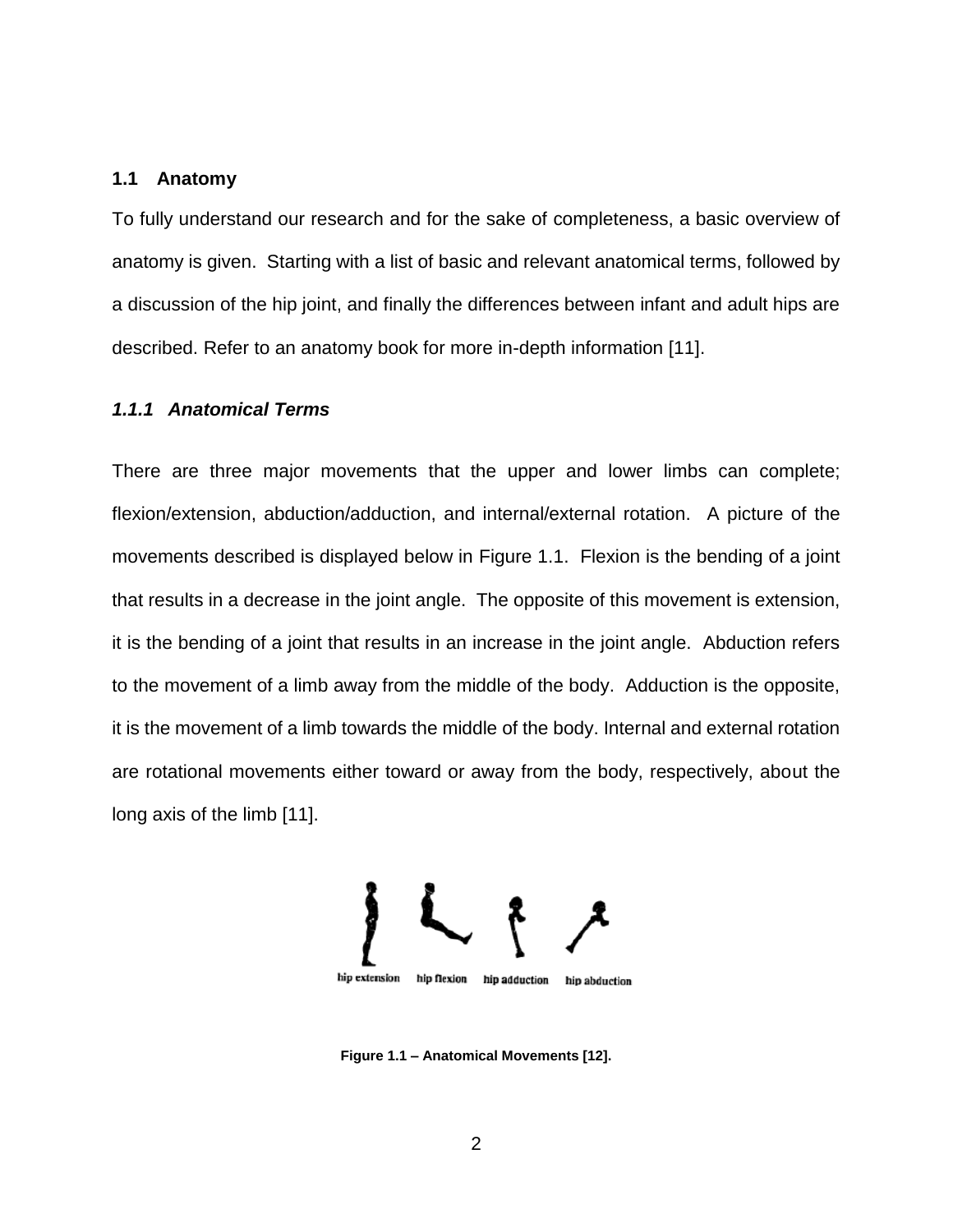#### <span id="page-10-0"></span>*1.1.2 Hip Joint*

The hip joint is a ball and socket type joint. It is comprised mainly of two bones, the femur/femoral head (ball) and pelvis/acetabulum (socket). The joint also includes many muscles and ligaments that provide movement and stability to the joint. In the region of close proximity to the joint, the bones that make up the joint are enclosed in a thick membrane (joint capsule) called the articular capsule [\[11\]](#page-38-10).

#### *1.1.2.1 Pelvis*

The pelvis is a major bone of the hip joint, [Figure 1.2](#page-11-0) below. For a mature human, it consists of four separate bones that are fused together in a mature human; left and right hip bones, coccyx, and sacrum. The hip bone consists of three separate bones that are fused together; the ilium, ischium and pubis. The three bones are fused in a Y shape pattern in a deep, hemispherical depression on the outer side of the hip called the acetabulum [\[11\]](#page-38-10). The acetabulum is the socket in this ball and socket type joint. The bottom rim of the acetabulum has a section missing, this is called the acetabular notch. In a mature human, a fibrocartilaginous material is attached to the rim of the acetabulum, called the acetabular labrum. The acetabular labrum protects the edges of the acetabulum and adds depth to the socket. Additionally, the acetabulum is lined with the acetabular labrum to provide a smooth surface for the femoral head to rotate on [\[11\]](#page-38-10).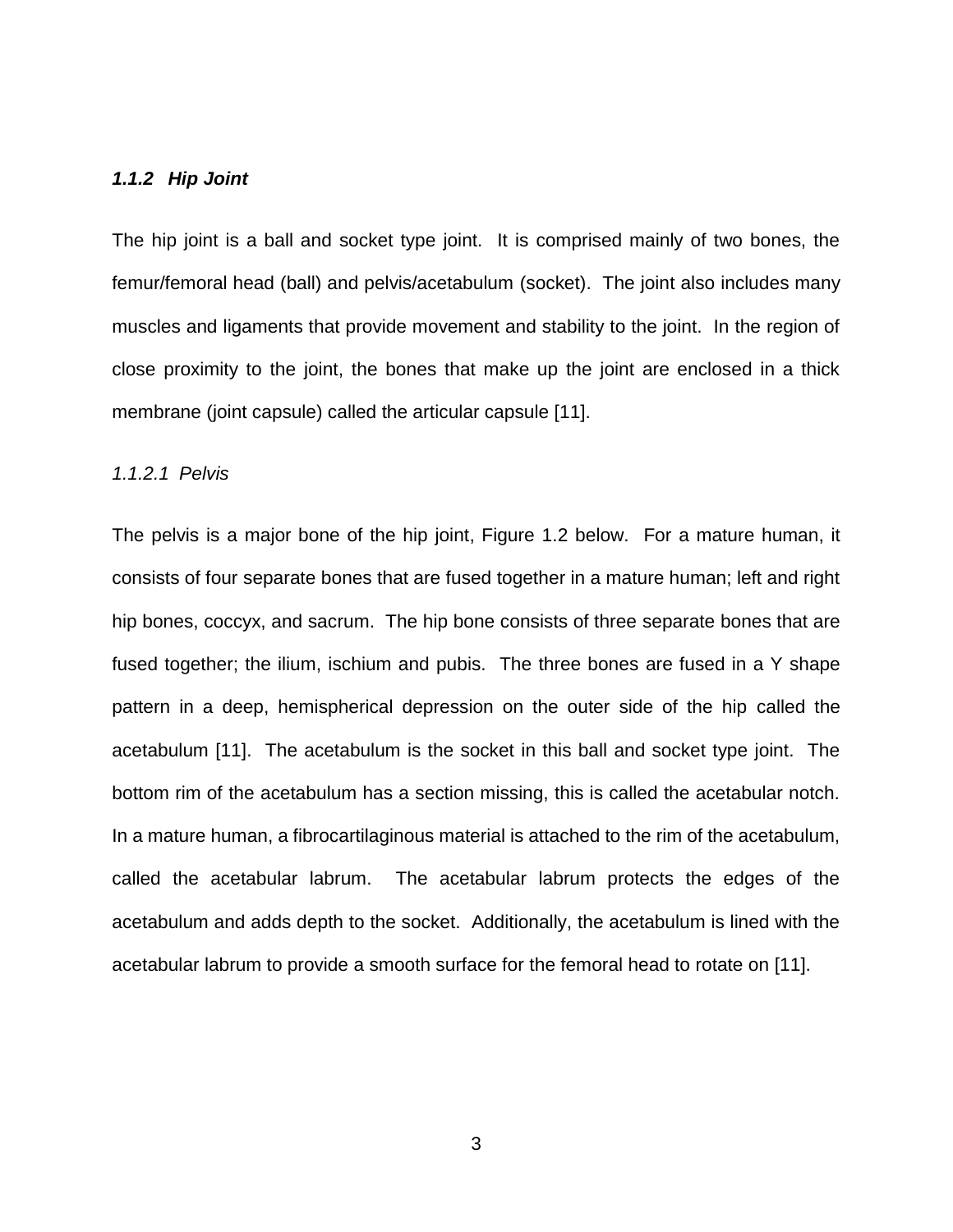

**Figure 1.2 – Adult Pelvis with major parts labeled [\[13\]](#page-39-1).**

#### <span id="page-11-0"></span>*1.1.2.2 Femur*

The femur is the second bone that completes the hip joint. It is the strongest bone in the body. The femur is comprised of 6 major regions; head, neck, greater trochanter, lesser trochanter, shaft/body, and the condyle region, [Figure 1.3](#page-12-0) below. The head of the femur or femoral head is the ball in this ball and socket type joint. It is not hemispherical like the socket, but more ellipsoidal in shape/volume. Additionally the femoral head is covered in a cartilaginous material which provides cushioning for impacts and reduces surface friction [\[11\]](#page-38-10). The shaft of the femur is relatively round past the trochanters and flattens out while approaching the condyle region. Additionally, the shaft of the femur has a ridge on the posterior side that runs along the length of the shaft called the linea aspera, and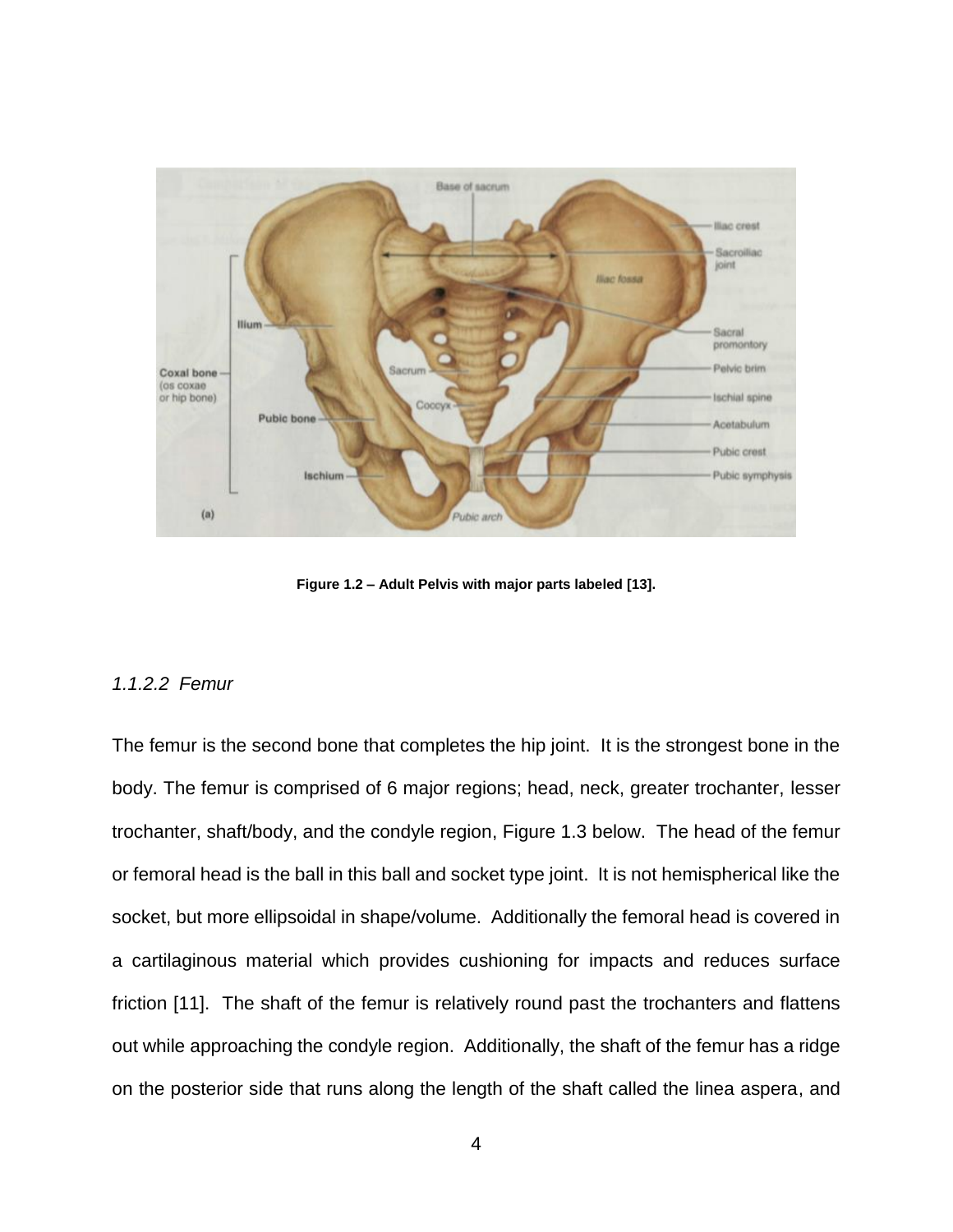is the site for many muscle insertions and origins. The condyle region is the point of contact in the knee joint with the tibia [\[11\]](#page-38-10).



<span id="page-12-0"></span>**Figure 1.3 – Adult Femur with major parts labeled [\[13\]](#page-39-1).**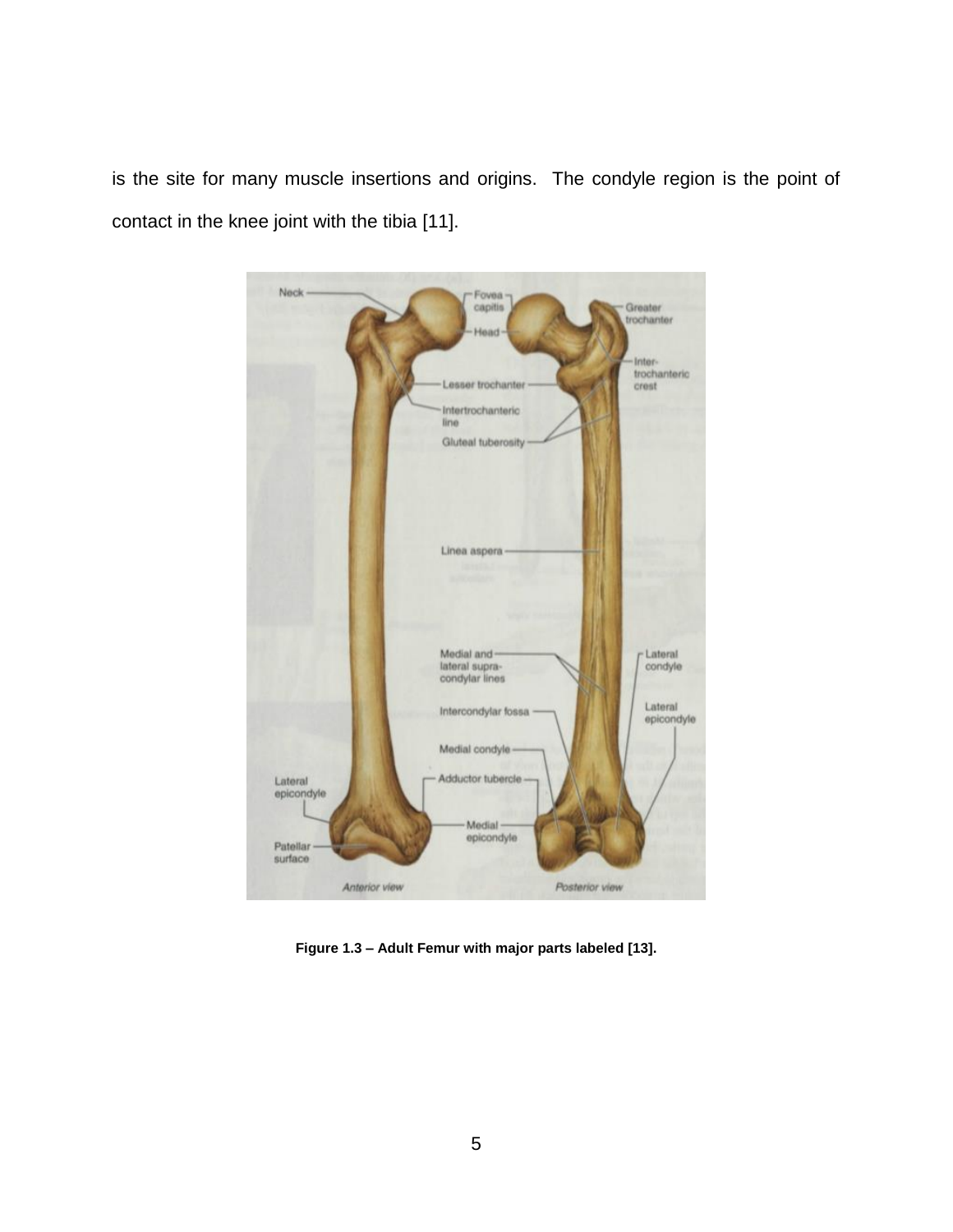#### *1.1.2.3 Muscles*

There are many muscles of the hip joint. This section lists the major muscles in the hip separated by location; anterior femoral muscles, medial femoral muscles, gluteal region, and posterior femoral muscles. For more information on muscles including origin/insertion, muscle actions, and more, please refer to a human anatomy book [\[11,](#page-38-10) [13\]](#page-39-1). The anterior femoral muscles include the sartorius, auadriceps femoris and articularis genus [\[11,](#page-38-10) [13\]](#page-39-1). The medial femoral muscles include gracilis, pectineus, adductor longus, adductor brevis, and adductor magnus [\[11,](#page-38-10) [13\]](#page-39-1). The muscles of the gluteal region include gluteus maximus, gluteus medius, gluteus minimus, gensor fasciae latae, piriformis, obturator internus, gemellus superior, gemellus inferior, quadratus femoris, and obturator externus [\[11,](#page-38-10) [13\]](#page-39-1). The posterior femoral muscles include biceps femoris, semitendinosus, and semimembranosus [\[11,](#page-38-10) [13\]](#page-39-1).

#### *1.1.2.4 Ligaments*

There are seven major ligamentous structures in the hip joint; articular capsule, illiofemoral ligament, pubofemoral ligament, ischiofemoral ligament, ligament of the head of the femur, acetabular labrum, and transverse acetabular. The three major ligaments, illiofemoral, pubofemoral, and ischiofemoral, work together to keep the leg from hyperextending and from over abducting [\[11\]](#page-38-10).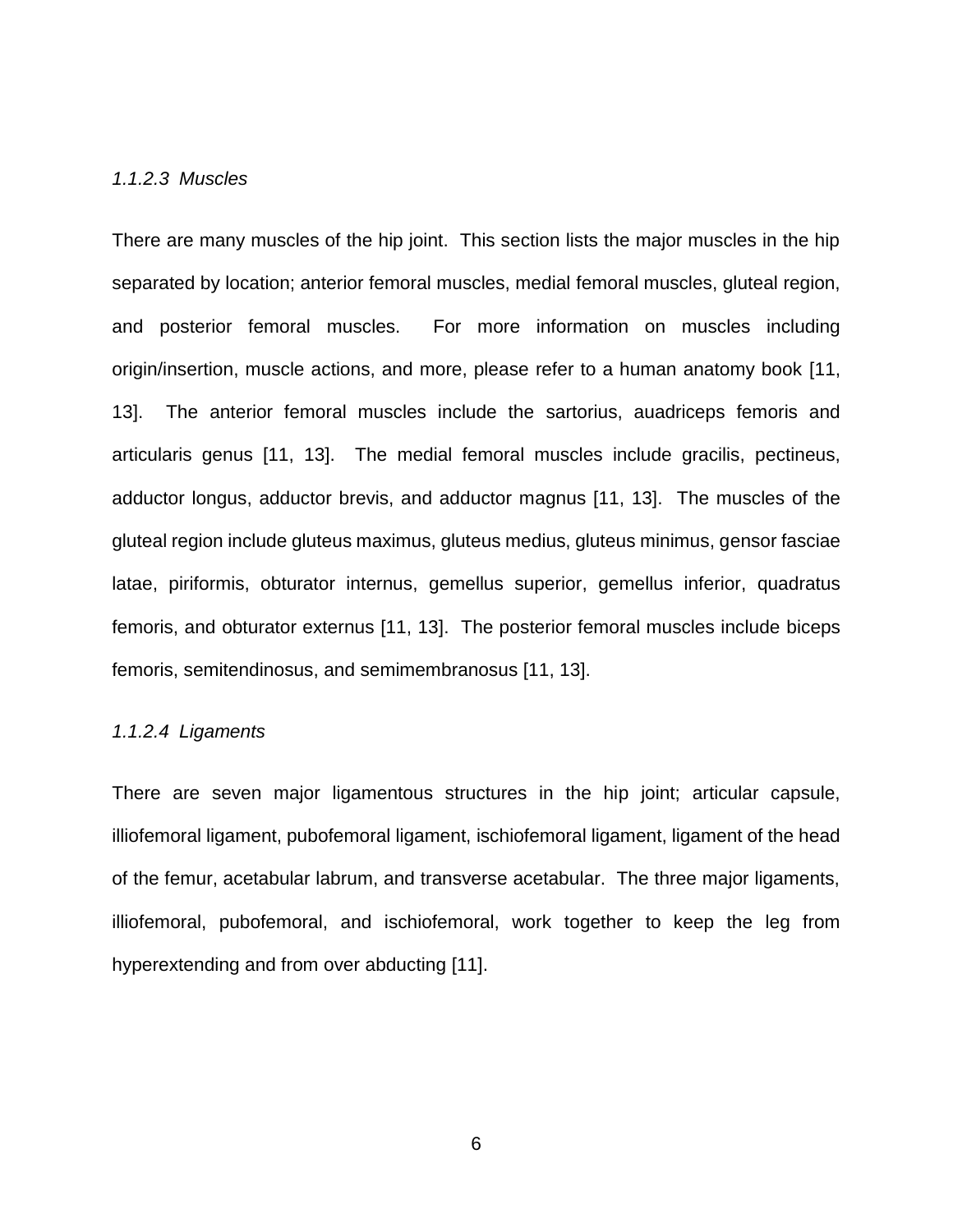#### <span id="page-14-0"></span>*1.1.3 Differences between Infants and Adults*

There are some key differences between the hip anatomy of infants and adults. The most noticeable is the size of the bones, muscles and ligaments, which are smaller in infants. For example, the femur length of an average 2 month boy is 9.2 cm and the femur length of an average 18 year old boy is 54.3 cm [\[14\]](#page-39-2). Another difference is the angle at which the femoral head makes with the shaft of the femur, antiversion angle, changes as the infant ages. The angle decreases from about 50° when the infant is first born to 25° when the patient is 8 years old. The shape of the femur change dramatically from infancy to adulthood, [Figure 1.4](#page-15-0) below [\[15\]](#page-39-3). The neck increases in length and the trochanters are formed as the child ages. Furthermore, the acetabulum deepens as the infant ages because the weight of the body [\[14\]](#page-39-2).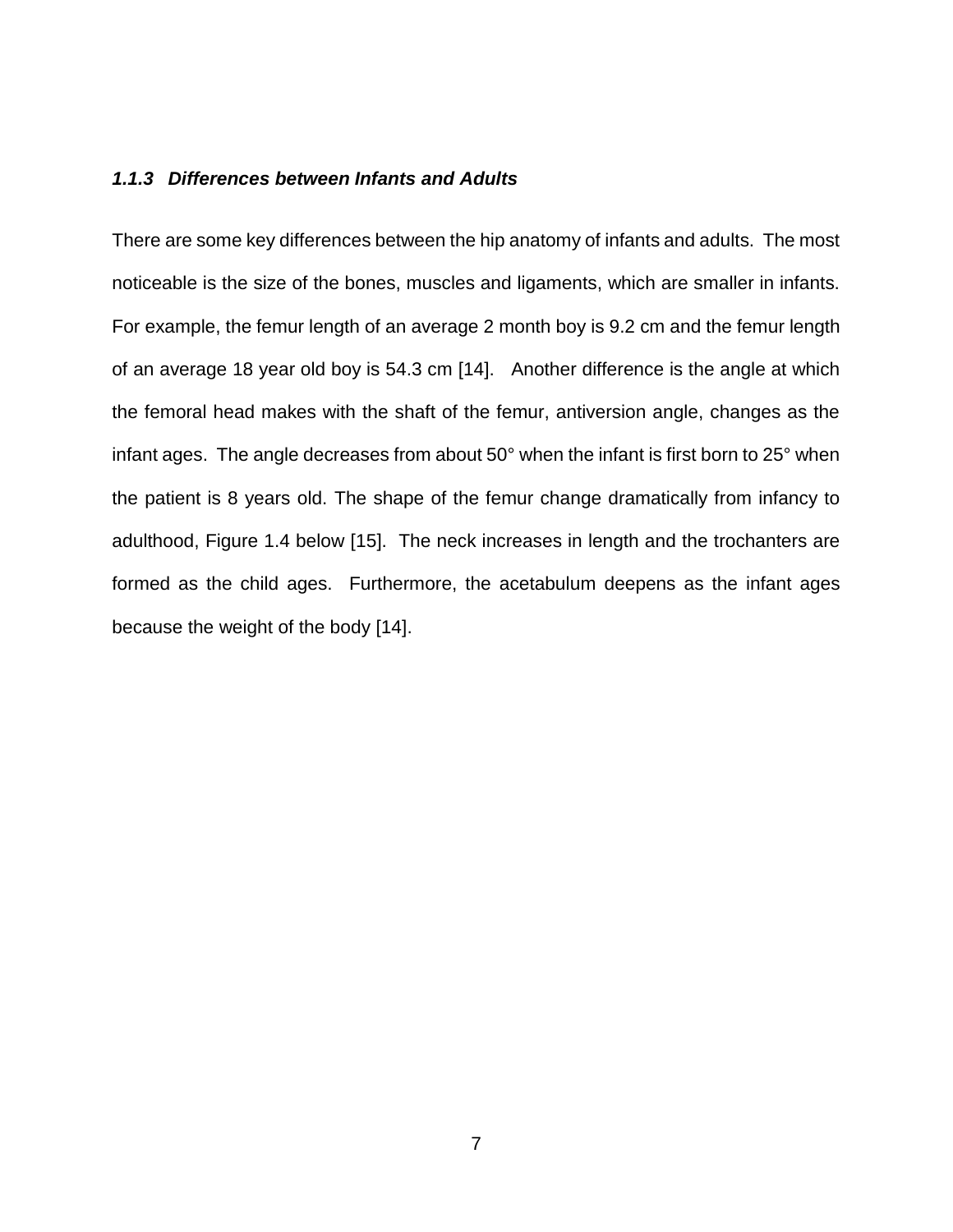

**Figure 1.4 – Model of infant femur from CT scans, from the Ortolani Collection in Padua, Italy [\[15\]](#page-39-3).** 

<span id="page-15-0"></span>Additionally, there is a difference in the material composition of the bones. In infants the bones are actually more cartilage than bone. As humans age, the cartilage will slowly harden to bone via ossification [\[11\]](#page-38-10).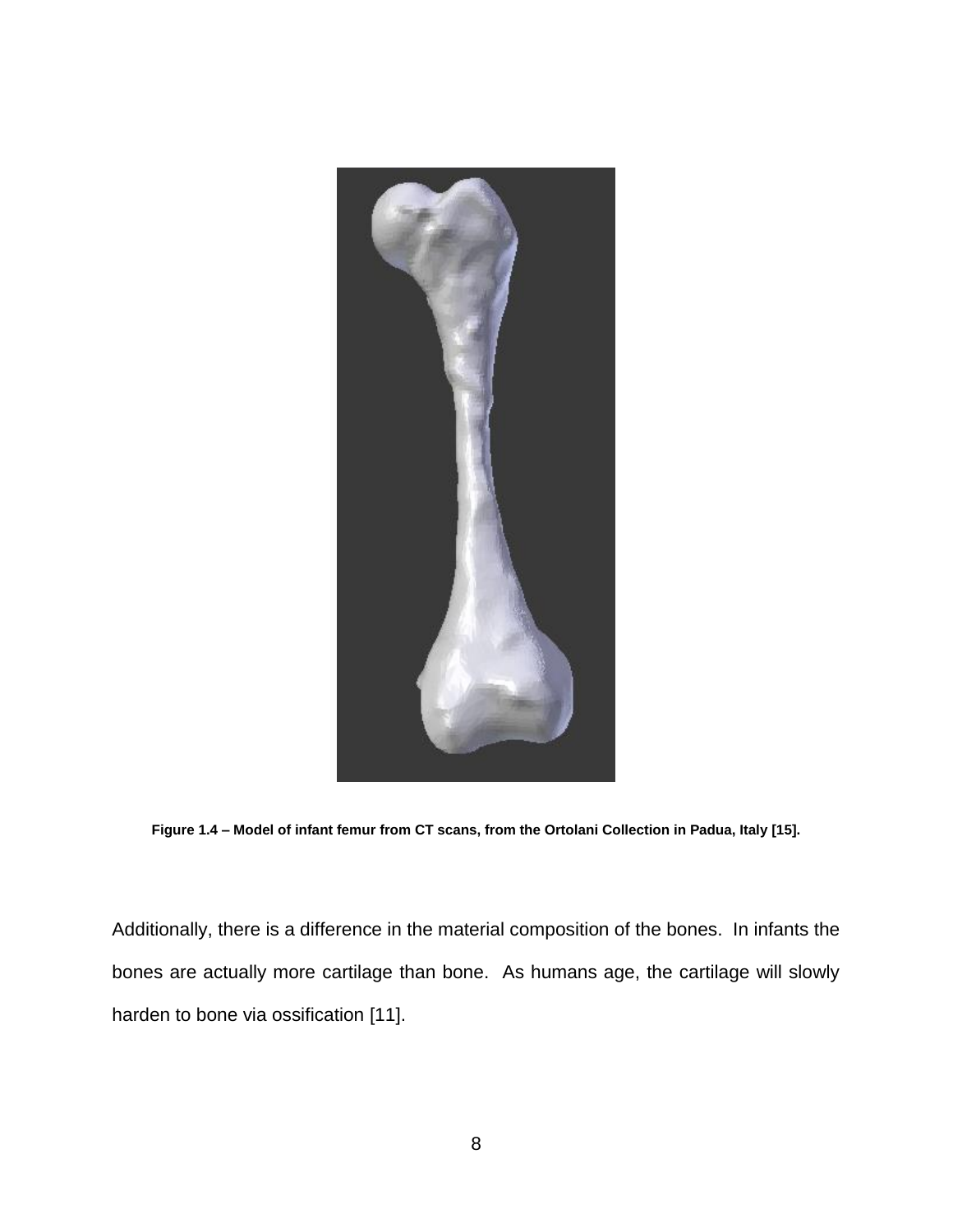Ossification of the hip bones begins from three main centers; one in the ilium, ischium and pubis [\[11\]](#page-38-10). By puberty these centers have fused in the acetabulum; however the peripheral of the pelvis is not ossified yet. The peripheral is ossified by five minor ossification centers that are on various regions of the pelvis [\[11\]](#page-38-10).

Ossification of the femur originates from five centers of ossification. The main center located in the shaft. The minor centers are located at the trochanters, femoral head and middle of the condyles. The last ossification center to appear is one located in the lesser trochanter, which can take 13 to 14 years to appear [\[11\]](#page-38-10).

#### <span id="page-16-0"></span>**1.2 Background of Developmental Dysplasia of the Hip**

Developmental Dysplasia of the Hip (DDH) is a weakly known condition where the hip joint of an infant or child shows signs of instability or dysplasia (dislocated). DDH currently is diagnosed in 67 infants out of every 1000 live births. The statistics can vary from study to study depending on the definition of DDH used and varying techniques for screening [\[16\]](#page-39-4). The techniques utilized to screen for or diagnose DDH include clinical examinations and imaging techniques. There are two broad approaches to treating DDH, one is by physical manipulation of the joint, closed reduction. Which uses clinical procedures, Ortolani and Barlow examinations, and orthopedic devices, Pavlik Harness, Turbinger brace, Craig splint, von Rosen splint, Hip Abduction Brace, Traction Devices and Hip Spica Cast [\[1,](#page-38-1) [4,](#page-38-4) [17,](#page-39-5) [18\]](#page-39-6). The other, open reduction, uses surgical techniques to reduce the hip [\[16\]](#page-39-4). The treatment of DDH through closed reduction can cause other problems, including avascular necrosis (AVN) of the femoral head [\[6,](#page-38-6) [16,](#page-39-4) [18-20\]](#page-39-6). There are two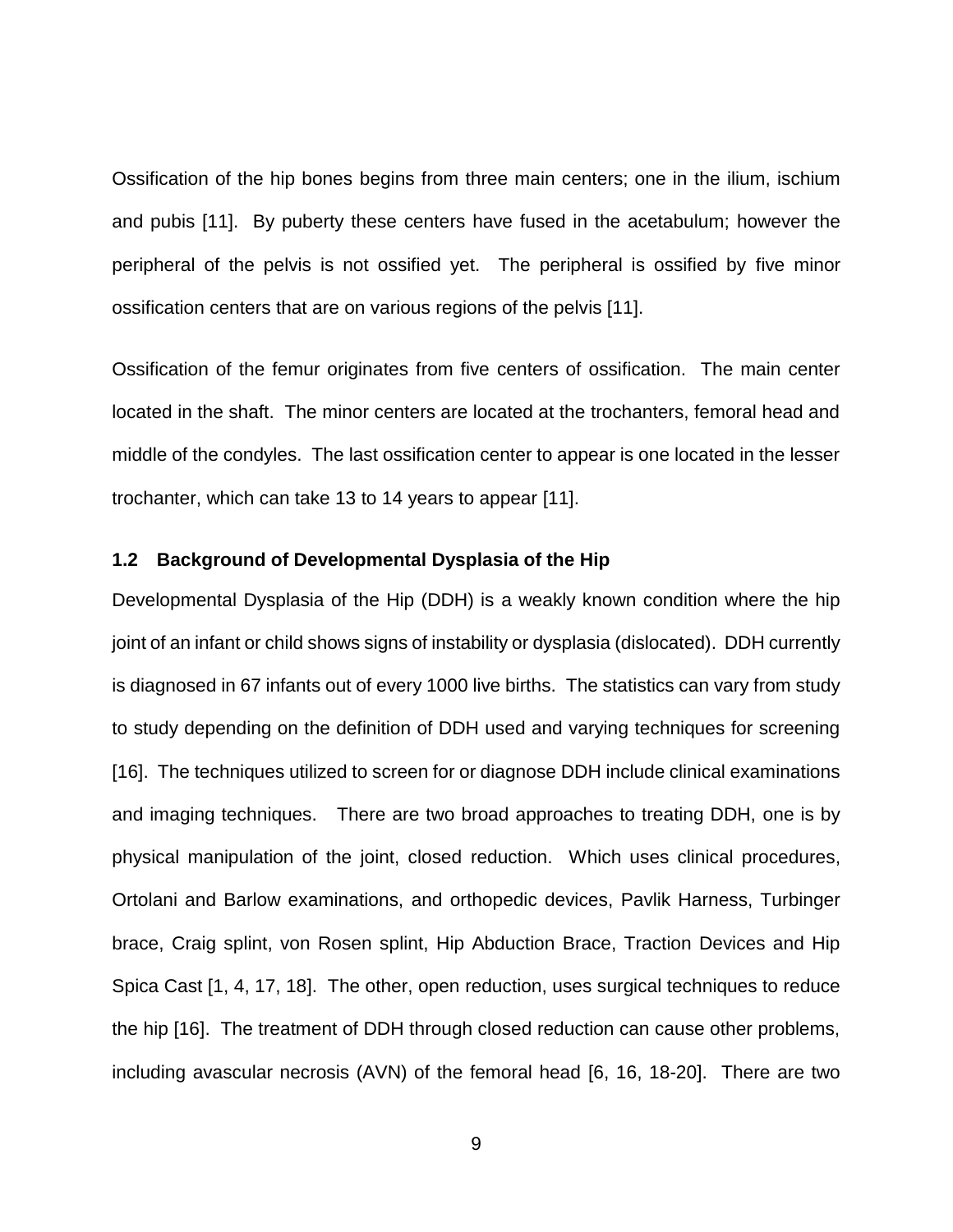main factors that lead to increased risk of DDH, gender and breech birth [\[16,](#page-39-4) [20\]](#page-39-7). Females are more likely to have DDH and breech birth refers to a pelvis/feet first birth. Additionally, the left hip has higher rates of DDH than the right hip [\[16\]](#page-39-4).

#### <span id="page-17-0"></span>*1.2.1 Diagnosis/Screening*

There are two main techniques used when screening for DDH, clinical examinations and imaging techniques [\[1,](#page-38-1) [16,](#page-39-4) [18,](#page-39-6) [20,](#page-39-7) [21\]](#page-39-8). The first clinical examination was developed by Ortolani in 1937 [\[17\]](#page-39-5). A second clinical examination was developed decades later by Barlow because the Ortolani test was accurate for infants approaching one year of age but not for newborns [\[4\]](#page-38-4). These two tests are essentially opposites, the Ortolani test flexes and abducts the hip while the Barlow test flexes and adducts the hip. Modified versions of both of these clinical examinations are still used today, [Figure 1.5](#page-18-1) below [\[16\]](#page-39-4). In addition to the clinical examinations, physicians use imaging techniques to aid in diagnosing DDH. The two main imaging techniques used are, ultrasonography (ultrasound) and radiography (x-rays) [\[1,](#page-38-1) [18,](#page-39-6) [20,](#page-39-7) [21\]](#page-39-8).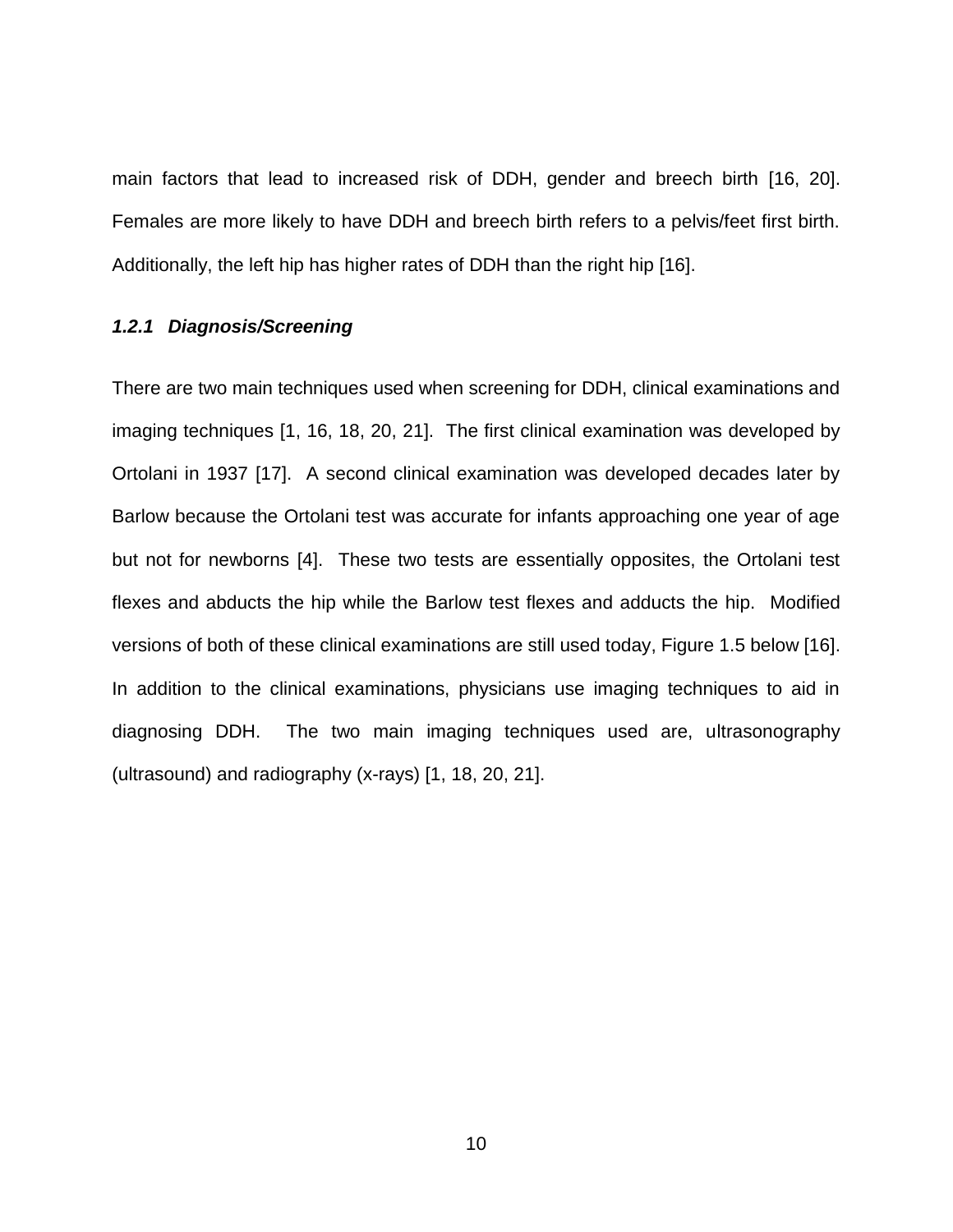

**Figure 1.5 – (A) Barlow Examination. (B) Ortolani Examination. [\[16\]](#page-39-4)**

#### <span id="page-18-1"></span><span id="page-18-0"></span>*1.2.2 Incidence of DDH*

With routine screening and a broad definition of DDH, the known incidence of DDH, number of hips diagnosed over the total number of hips examined, is significant. Incidence of DDH should not be confused with number of infants affected. According to a 1999 retrospective study, reported the number of infants with instability in at least one hip joint was 68 out of 1000 or 6.8%. The same study reported the incidence of DDH was 5.51% for infants or 55 out of 1000 [\[2\]](#page-38-2). Incidence is lower because not all infants have instability in both hips. Incidence of DDH varies among ethnic groups and is more pronounced in groups that encourage swaddling [\[1,](#page-38-1) [16\]](#page-39-4). The majority of these cases corrected themselves, only 0.5% hips needed treatment [\[2\]](#page-38-2). The percentage of hips corrected without treatment was 90.7% which agrees with Barlow's claim that 88% of hips will be corrected without treatment [\[2\]](#page-38-2).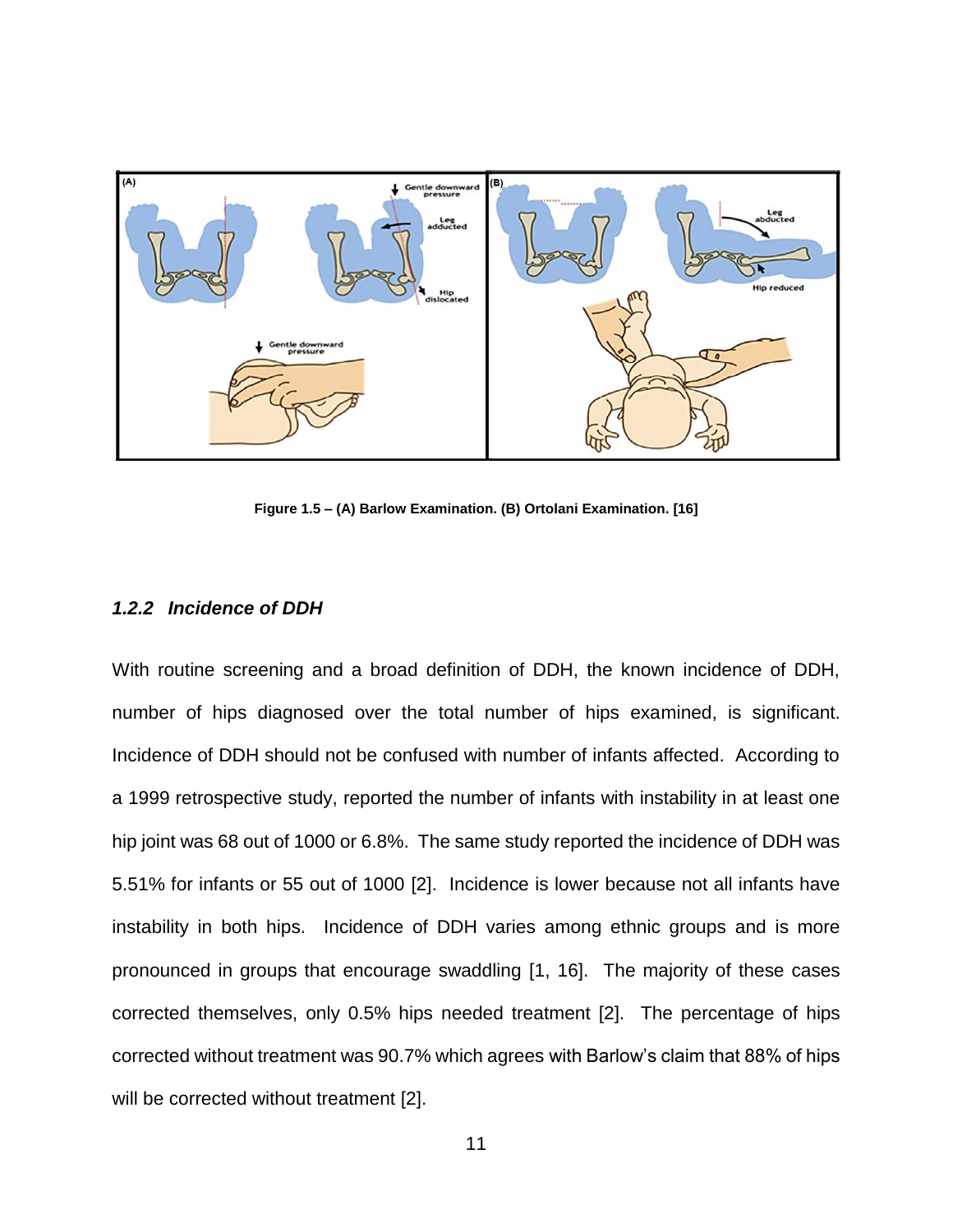#### <span id="page-19-0"></span>*1.2.3 Treatment*

The goal for treating DDH is to reduce the hip joint without causing damage to the region. Reduction is a medical term for a procedure used to correct a misalignment for dislocation or fracture. There are many options for treating DDH that fall under two categories, closed reduction or open reduction. Closed reduction includes orthopaedic devices and physical manipulation of the femur/femoral head by an experienced orthopaedic surgeon [\[1,](#page-38-1) [16,](#page-39-4) [18\]](#page-39-6). Open reduction, refers to osteotomies and surgical procedures where the hip joint is opened and tissues that are blocking the femoral head are removed or muscles are released to allow the femoral head to move. These are invasive procedures that are only used when the infant is too old for closed reduction or after closed reduction attempts have failed [\[1,](#page-38-1) [16\]](#page-39-4).

There are many orthopaedic devices that are used for closed reduction, including but not limited to: Pavlik harness, Turbinger brace, Craig splint, von Rosen splint, Hip Abduction Brace [\(Figure 1.6](#page-20-0) below), Traction devices, and Hip Spica Cast [\[1,](#page-38-1) [18\]](#page-39-6). The overall concept for these orthopaedic devices is that the devices hold the hip joint in a position, flexed and abducted, that encourages reduction. According to Suzuki, reduction occurs while the infant is sleeping and only the passive portion of the muscle force is acting [\[22\]](#page-39-9).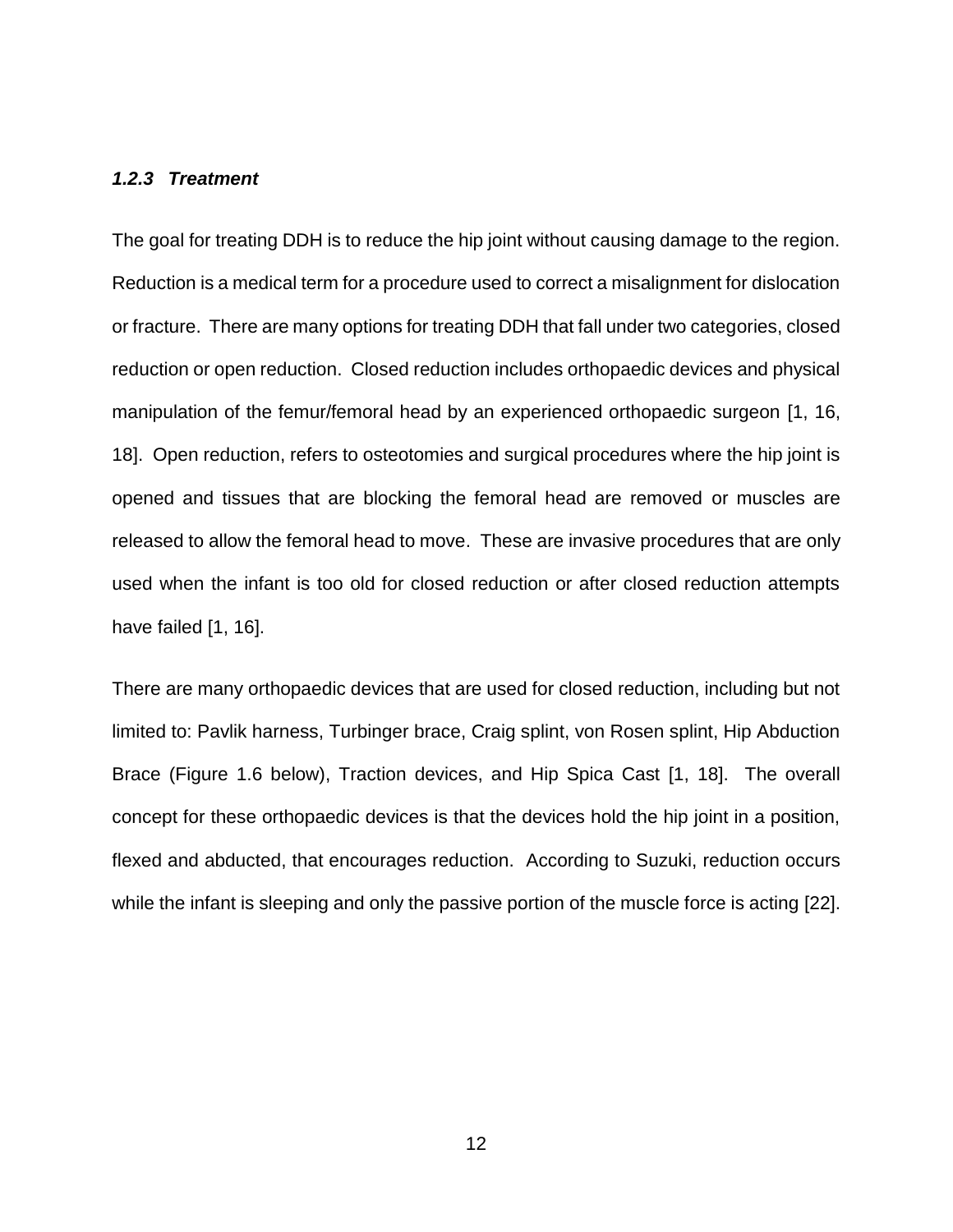

**Figure 1.6 – Several types of Hip Abduction Braces [\[1\]](#page-38-1).**

<span id="page-20-0"></span>The Pavlik harness is one of the most widely used orthopaedic devices used for treating DDH, [Figure 1.7](#page-21-0) below. One reason for the wide spread use of the Pavlik harness is its proven success rate. The Pavlik harness has a success rate of 80% over a 14 year period [\[6\]](#page-38-6). While the success rate is good, there are still 20% of cases where the Pavlik harness fails. The success rate of the harness depends on severity of the dysplasia and the age of treatment. The older the child, the less likely the harness will treat the patient [\[19\]](#page-39-10). The more severe the dysplasia, the less likely the harness will treat the patient [\[18\]](#page-39-6). A complication when treating or after treating DDH is avascular necrosis of the femoral head, where the femoral head loses its blood circulation [\[1,](#page-38-1) [18,](#page-39-6) [19\]](#page-39-10). The rate of avascular necrosis of the femoral head is uncommon and occurs in less than 12% of cases treated [\[6,](#page-38-6) [16\]](#page-39-4).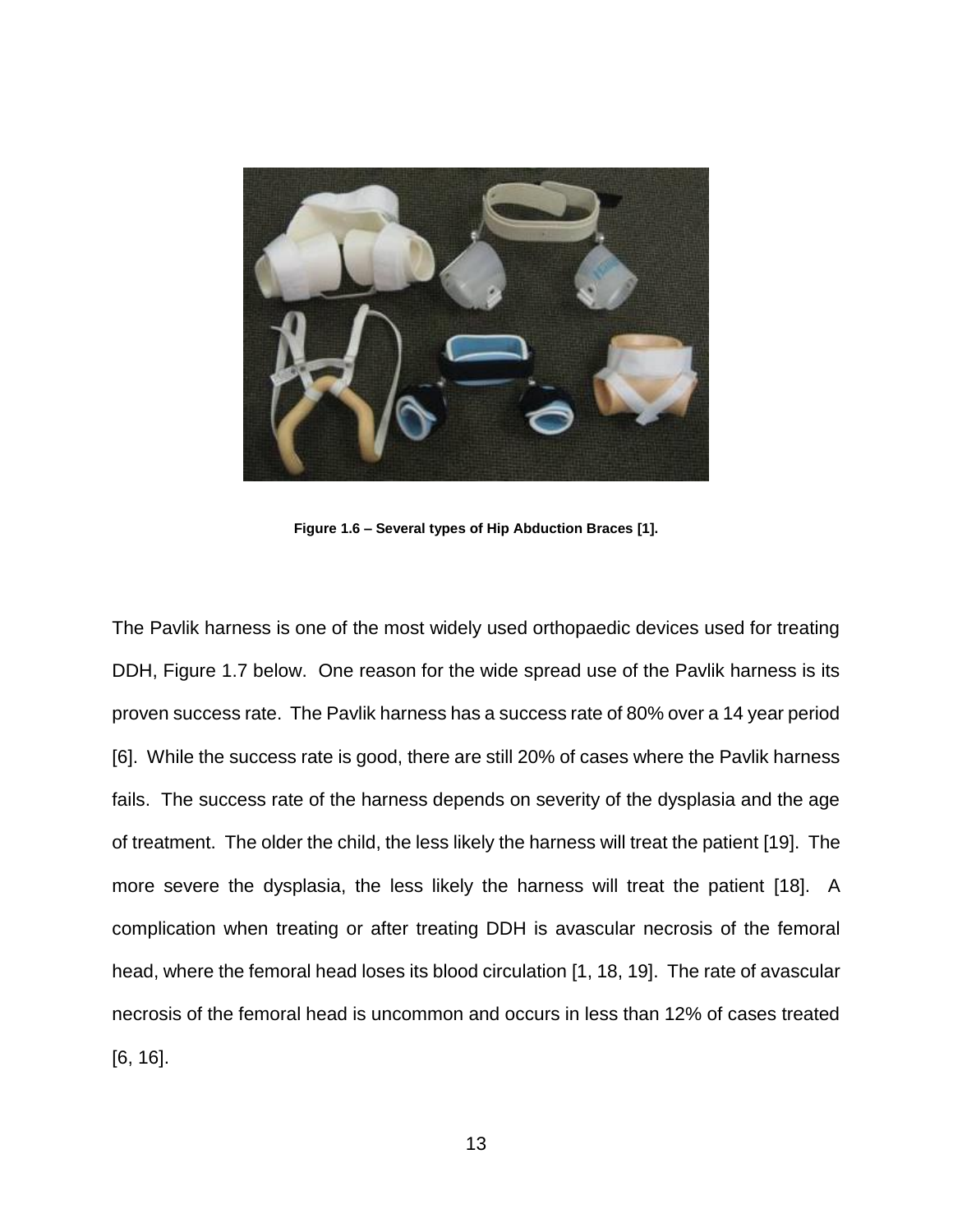

<span id="page-21-0"></span>**Figure 1.7 – Diagram of Pavlik Harness on a child, with straps labeled [\[1\]](#page-38-1).**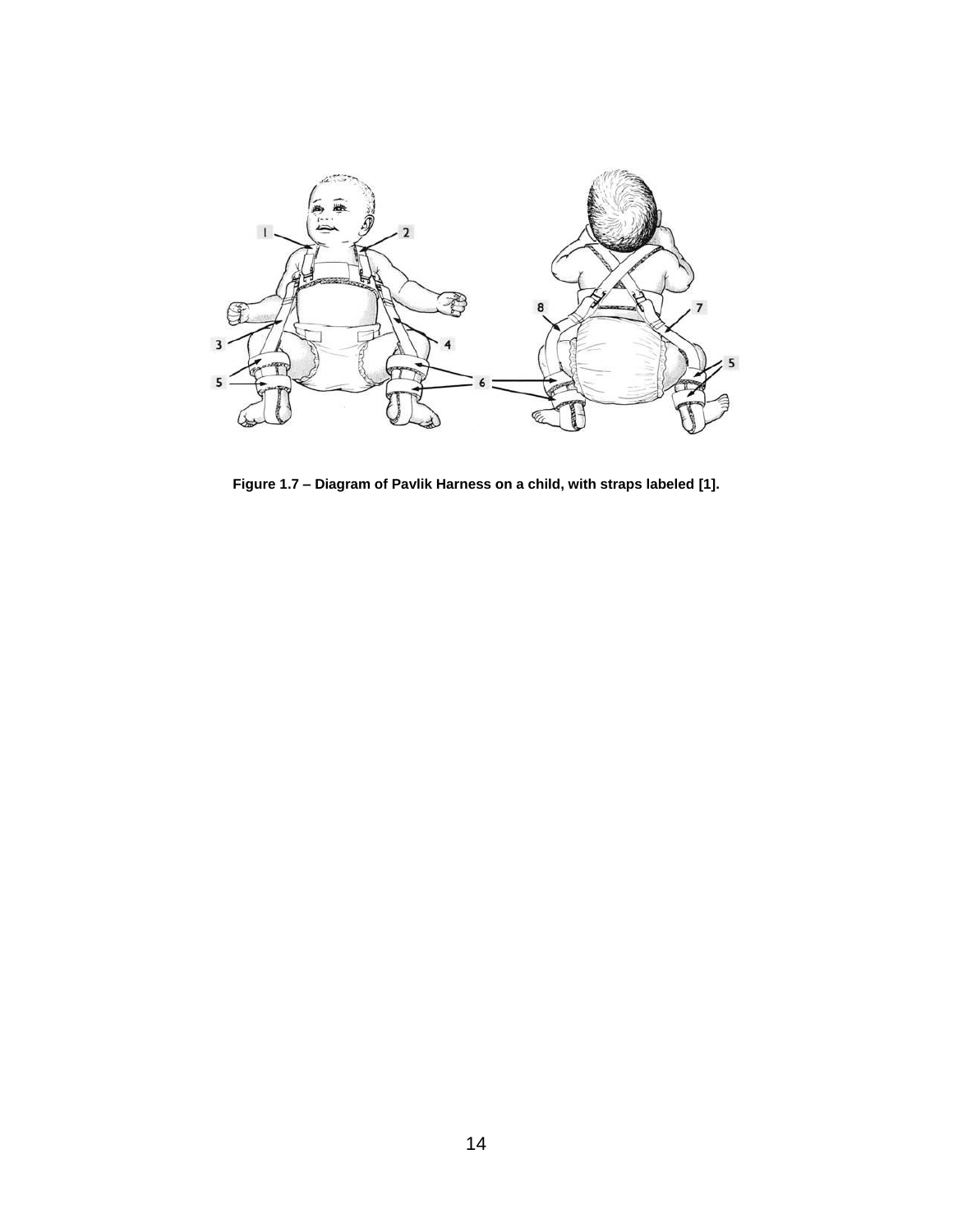#### **Chapter 2 Background**

<span id="page-22-0"></span>Researchers in the field of biomechanics use computer models and simulations to study the problem. The software a researcher uses depends on the goal of the research project. This chapter describes the major modeling techniques used in biomechanics. It also describes the behavior of biological materials, equations for muscle modeling, and material constant for some biological materials.

#### <span id="page-22-1"></span>**2.1 OpenSim**

When the study is focused on skeletal kinematics and moments/torque at the joints, a dynamic simulation software should be utilized. A popular software package to study human movement is OpenSim [\[7\]](#page-38-7). This software provides many models of the human skeleton with varying amounts of detail and some focusing on certain areas of the body. OpenSim was developed to be open source to "…accelerate the development and sharing of simulation technology and to better integrate dynamic simulation into the field of movement science." [\[7\]](#page-38-7). This allows users to access the source code and add plugins or improve the software or make use of the governing equations to use in another software. This includes access to how muscle force is determined and is described later. One limitation of OpenSim is that the joint locations do not move relative to the bones in the joint. Meaning the center of rotation does not change, but the center can move. Therefore this software cannot be used to study reduction of any kind. This software can be used to study how joint dislocations affect motion.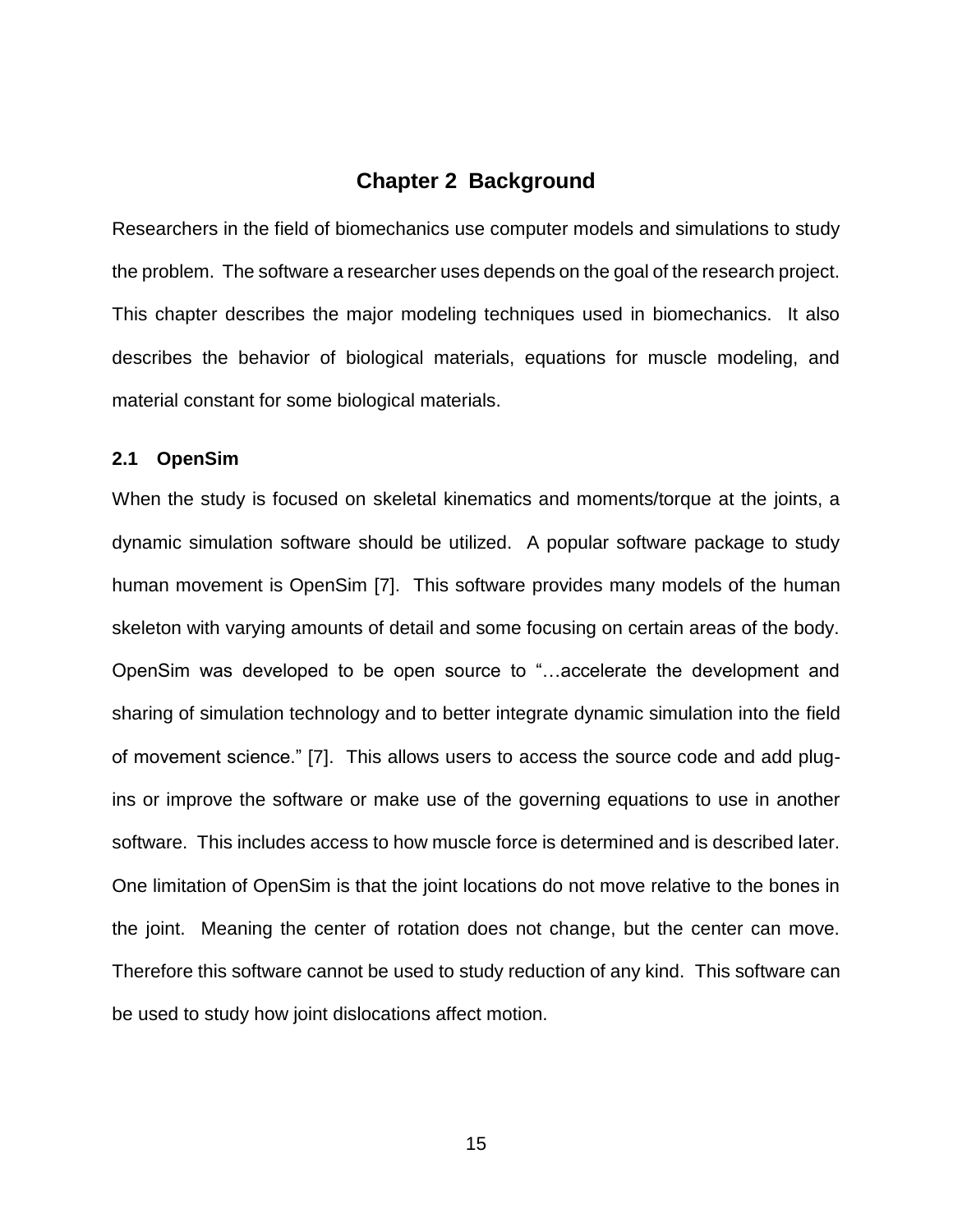#### <span id="page-23-0"></span>**2.2 SolidWorks**

A popular dynamic simulation software used to study many types of problems is SolidWorks. This software is robust and comes with contact detection. Any solid model can be imported and used in the simulations. This allows researchers in biomechanics to recreate the human skeleton from medical images, scans of actual specimens, or recreations of the specimen. The specimens include but are not limited to: bones, cartilage, arteries, organs, corrective devices, etc...

Currently, SolidWorks is being utilized to study DDH [\[9,](#page-38-8) [10\]](#page-38-9). The studies use an adult lower limb geometry that is scaled to the size of an infant. The model was altered to account for differences in geometry between infants and adults. The femoral head was made spherical as opposed to elliptical in adults. Additionally, the antiversion angle of the femoral head was increased to match that of an infant [\[9\]](#page-38-8). While this model provides quality results. The model can be improved by having actual infant geometry instead of scaled adult geometry. The muscle model used in this study is described later.

#### <span id="page-23-1"></span>**2.3 Finite Element Analysis**

This type of analysis is performed when the focus of the study is on stresses and deformations. Currently, Finite Element Analysis (FEA) is being used to study adult hip dysplasia [\[8,](#page-38-11) [23,](#page-39-11) [24\]](#page-40-0). These researchers are interested in contact stress of the femoral head and the acetabulum. This study also provides modeling information for biological materials, including cortical shell thickness, trabecular elastic modulus, acetabulum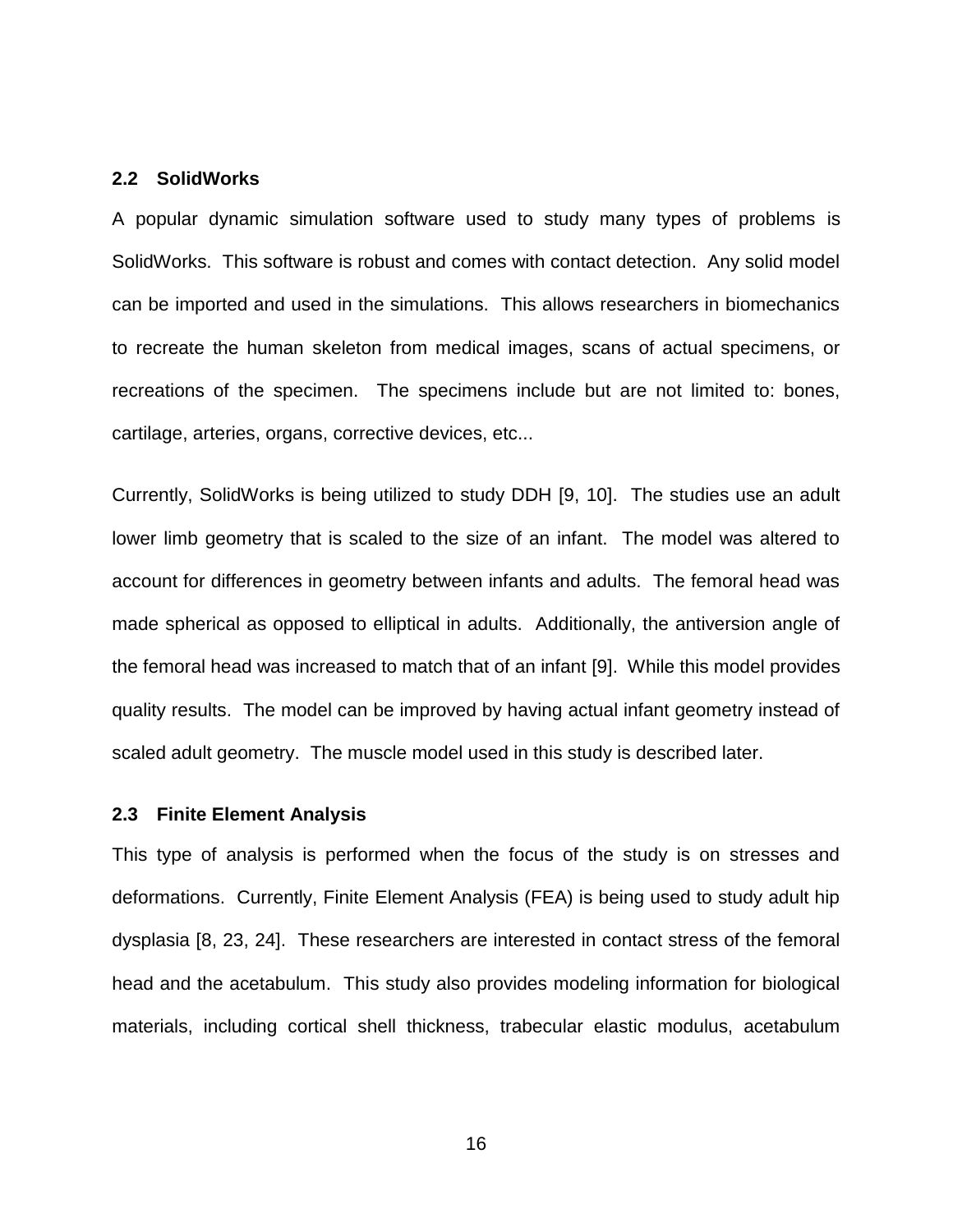cartilage elastic modulus and acetabulum cartilage thickness [\[24\]](#page-40-0). These parameters can potentially be used to study deformations in the infant hip.

#### <span id="page-24-0"></span>**2.4 Muscle Modeling**

Muscles, and all biological materials, can be described as hyper-elastic, meaning a larger change in force is needed for the same change of length and the elongation is reversible. For biological tissues, the differential Young's Modulus is a linear function of stress vs strain [\[25\]](#page-40-1):

$$
\frac{\partial \sigma}{\partial \varepsilon} = a + b\sigma \tag{1}
$$

where  $\sigma$  is stress and  $\varepsilon$  is strain. This leads to an exponential function for stress as a function of strain. Muscles are extremely deformable, stretching up to 1.6 times their reference length during passive elongation, before locking up and break down of the material.

The equation used to model the passive forces in muscles in infant hip dysplasia studies was based on the equation above. The end result is an exponential equation for passive muscle force, Equation 2 [\[9,](#page-38-8) [10\]](#page-38-9). A single equation for all the muscles, the only variation between the muscles is the relaxed length and the current length, which are unique to each muscle.

$$
F = A^* \cdot a \cdot \left(e^{b \cdot (\lambda - 1)} - 1\right) \tag{2}
$$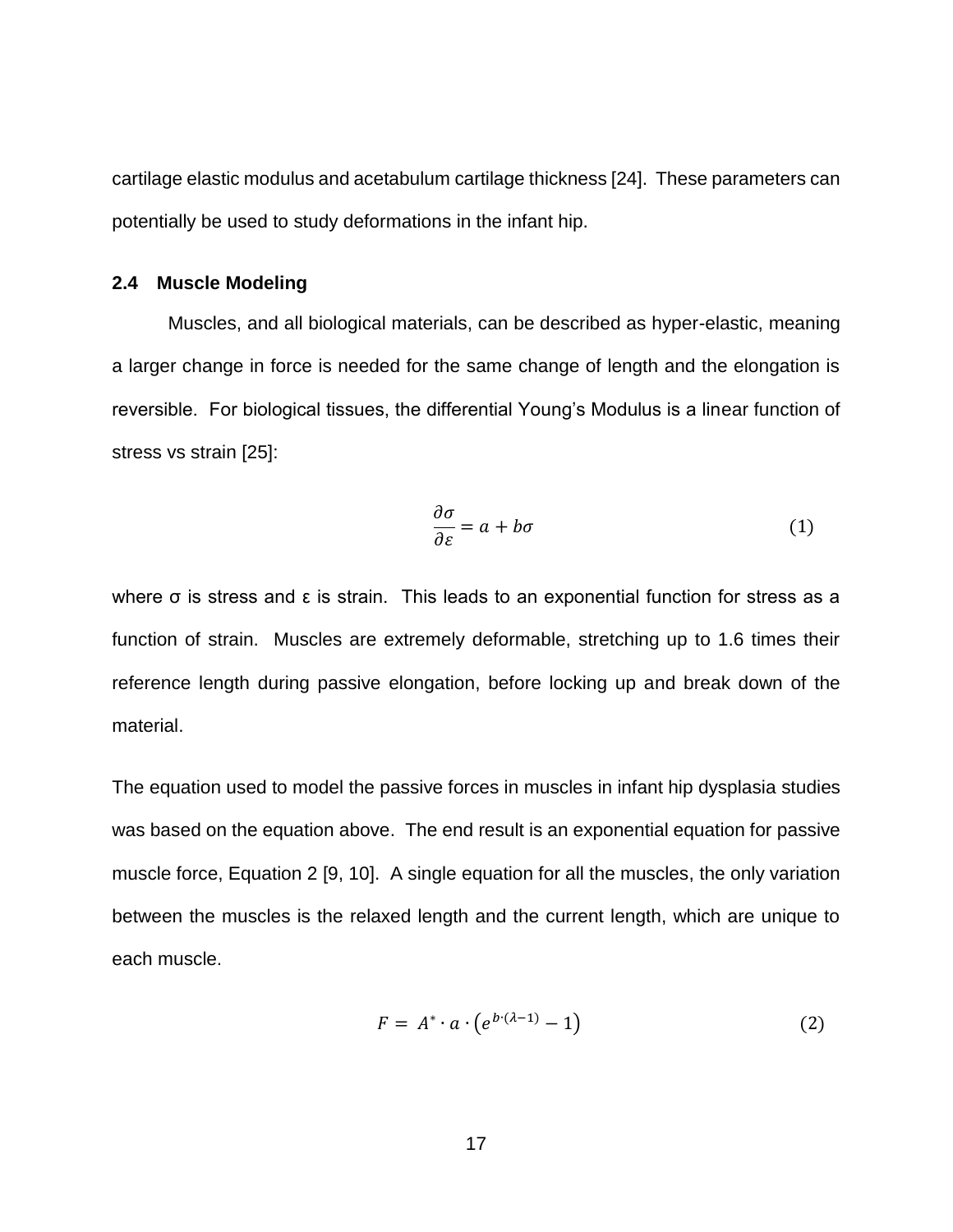Where a and b are material constants, A\* is the area of the pectineus muscle for an infant, and  $\lambda$  is the muscle stretch (muscle length)/(reference muscle length). The area of the pectineus was used for all muscles because muscle parameters for infants are not in the literature.

In OpenSim muscles are termed muscle-tendon actuators because the force developed in the muscle depends on the tendon as well. The total force in each muscle-tendon actuator depends on both the active and passive forces in the muscle. The force-length relationship for each muscle-tendon actuator is scaled from a generic Hill model, [Figure](#page-26-0)  [2.1.](#page-26-0) The model is based on peak isometric force, tendon slack length, optimal fiber length and pennation angle [\[12,](#page-39-0) [26\]](#page-40-2).

The peak isometric force is the maximum force a muscle can generate and is determined by scaling the Physiological Cross Sectional Area (PCSA) by a constant called the "specific tension" [\[27\]](#page-40-3). The "specific tension" of a muscle is constant for all muscles from the same study, i.e. the same human. The purpose of the "specific tension" is to scale the forces of muscles so the combined moment at joints matched experimentally obtained results. Optimal fiber length is defined as the length of the muscle fibers when the muscle is at peak isometric force. Pennation angle is the angle the muscle fibers form with the line of action of the tendon. Optimal fiber length, pennation angle, and PCSA are muscle physiology parameters that are in the literature [\[28,](#page-40-4) [29\]](#page-40-5). Tendon slack length is the length of the tendon at which a force begins to develop in the tendon, similar to spring free length, and must be estimated. Stretching the tendon past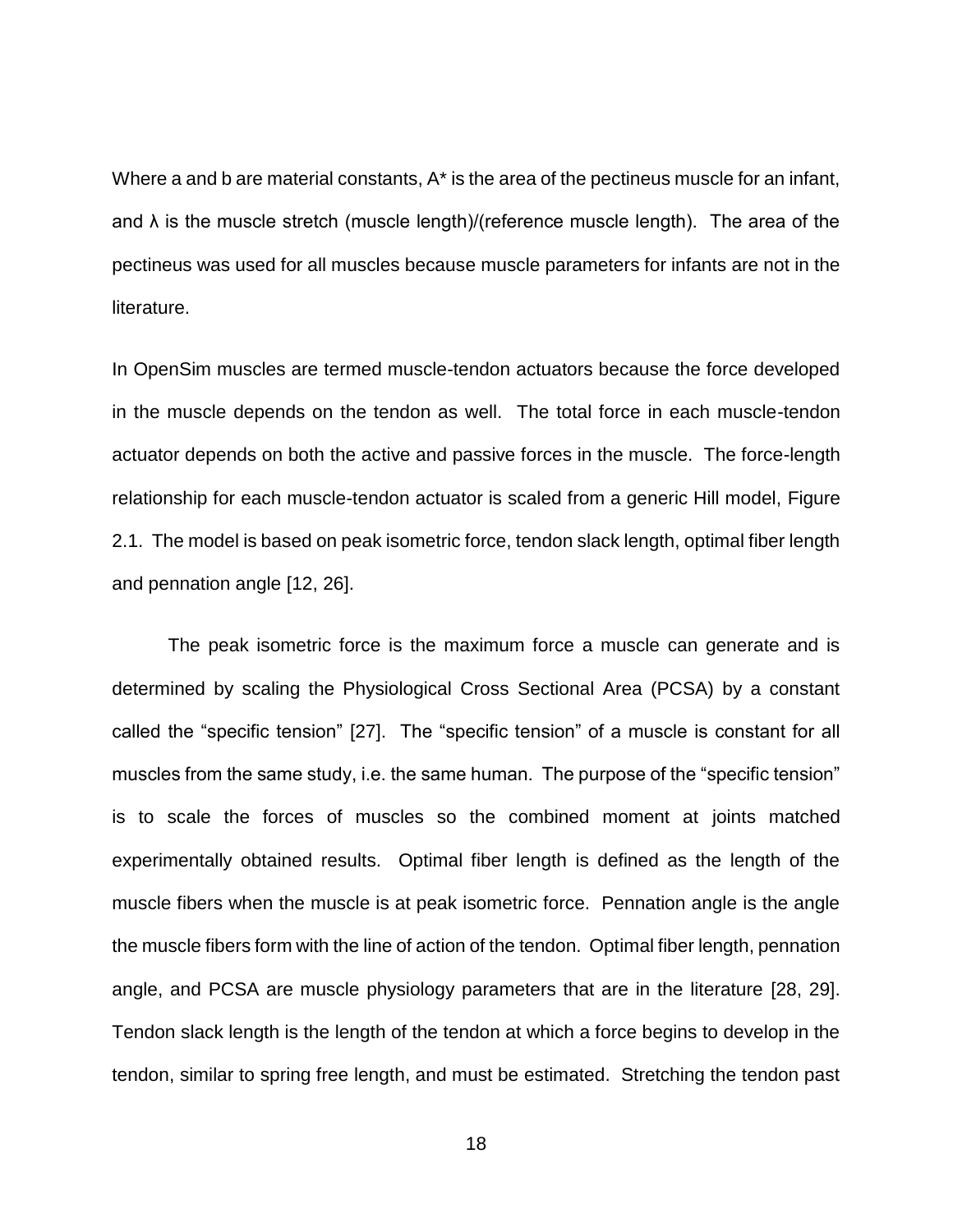this length increases force in the tendon. However, if compressed to a length lower than the tendon slack length, the tendon does not produce a force, it is slack.



<span id="page-26-0"></span>**Figure 2.1 - Hill Muscle Model where LMT is muscle-tendon length, L<sup>M</sup> is muscle length, L<sup>T</sup> is tendon length, α M is pennation angle. Muscle and Tendon Force are normalized with respect to peak isometric force. Muscle length is normalized with respect to optimal fiber length. Tendon strain is defined as (tendon length – tendon slack length)/(tendon slack length). [\[12\]](#page-39-0)**

The passive force equation for muscle-tendon actuator is based off the normalized passive force-length relationship [\[7,](#page-38-7) [12\]](#page-39-0).

$$
F = A \cdot C \cdot \bar{F}^{PE} \tag{3}
$$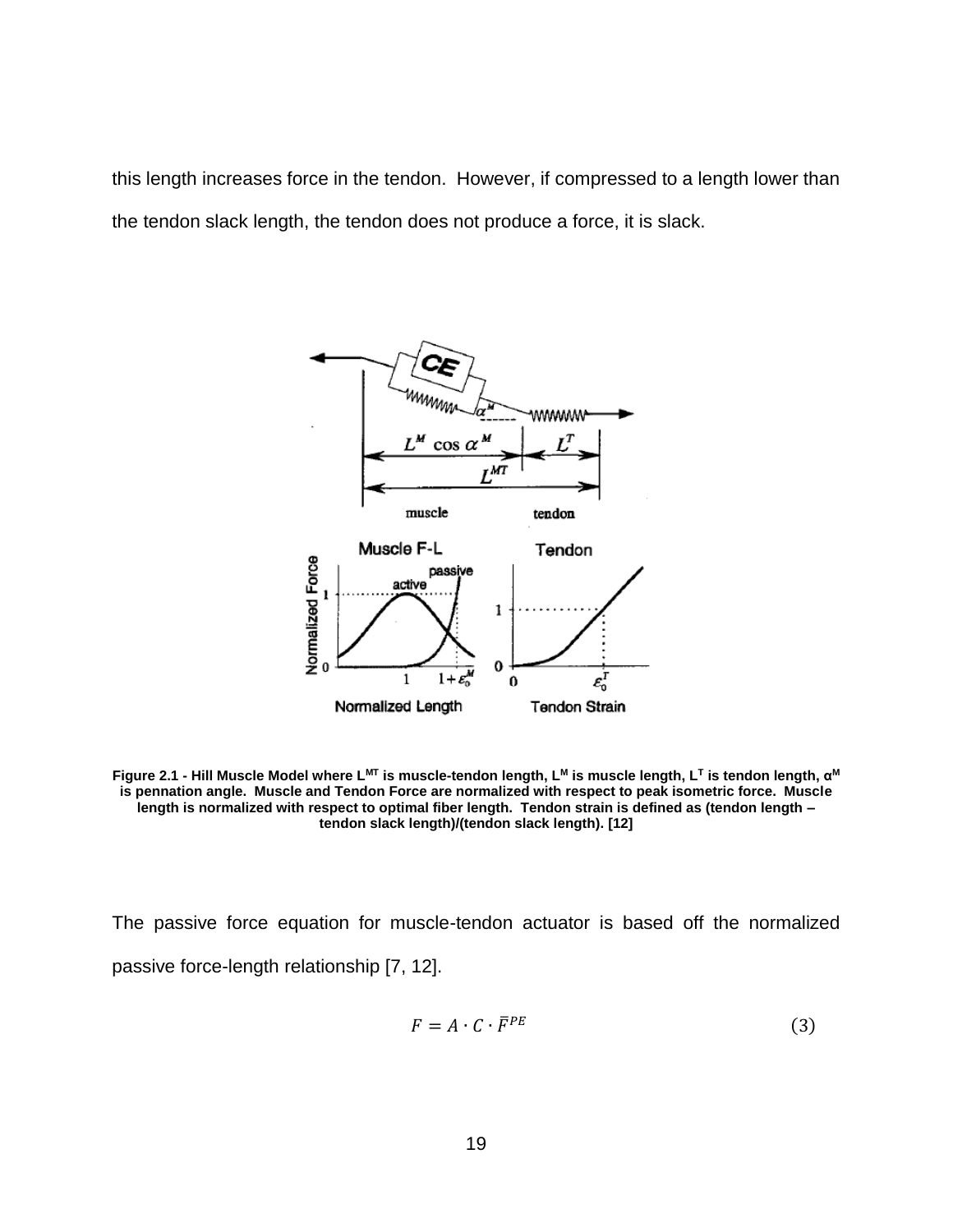Where A is the PCSA, C is the specific tension, and  $\bar{F}^{PE}$  is the normalized passive forcelength relationship. An equation that describes this relationship was developed by Thelen, Equation 4 [\[30\]](#page-40-6).

$$
\bar{F}^{PE} = \frac{e^{\frac{k^{PE}(\bar{L}^M - 1)}{\varepsilon_0^M}} - 1}{e^{k^{PE}} - 1}
$$
 (4)

Where  $\bar{F}^{PE}$  is normalized passive muscle force, normalized by peak isometric force,  $k^{PE}$ is the passive shape factor,  $\bar{L}^M$  is normalized muscle length, normalized by optimal muscle length, and  $\varepsilon_0^M$  is the passive muscle strain at peak isometric force. Combining the Equations 3 and 4:

$$
F = A \cdot C \cdot \left(\frac{1}{e^{k^{PE}} - 1}\right) \cdot \left(e^{\frac{k^{PE}(L^M - 1)}{\varepsilon_0^M}} - 1\right) \tag{5}
$$

Comparing the passive force equations used to model muscles from the infant dysplasia studies and OpenSim, they have the same form and the variables can be symbolically equated as followed.

$$
A^* = A \qquad \qquad \lambda = \bar{L}^M
$$

$$
a = C \cdot \left(\frac{1}{e^{k^P E} - 1}\right) \qquad b = \frac{k^P E}{\varepsilon_0^M}
$$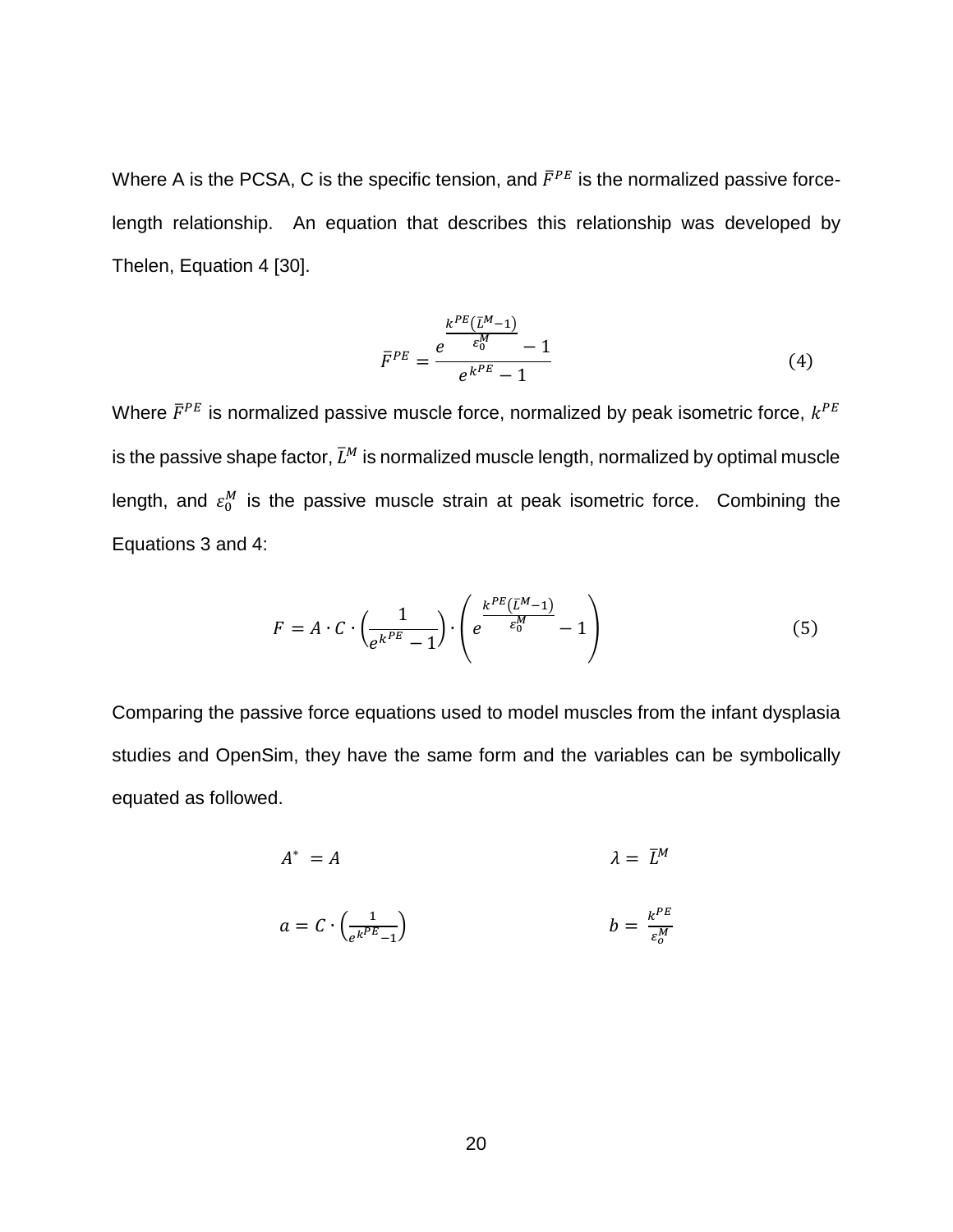#### **Chapter 3 Problem Definition**

<span id="page-28-0"></span>The model used to study DDH is good, improvements can be made to the model. The size of the geometry is correct, although the shape of the femoral head and greater trochanter area is different between adults and infants as described before. The equation used to model muscles however, can be improved by implementing a similar strategy as Delp in OpenSim [\[7,](#page-38-7) [12\]](#page-39-0). This paper will attempt to determine a single force response equation that is equivalent to the muscle and tendon equation's used in OpenSim.

#### <span id="page-28-1"></span>**3.1 Problem**

This research focuses on the physical abnormalities of infants, more specifically DDH. DDH, is a condition in infants where the hip joint is unstable or displaced. For a more extensive explanation, review the earlier sections in this work. To study DDH, this research employs the principles of Statics, Solid Mechanics, and Numerical Methods. This research seeks to find a numerical passive muscle model that is more physiologically accurate than the current muscle model utilized to study DDH.

The equation used to model muscles to study DDH does not account for the size of the muscle, only the length compared to its reference length. This undifferentiated model does not account for the different PCSA muscles have. Meaning the pectineus and gracilis produce the same passive force at the same stretch,  $\lambda$ , which is not physiologically correct. Additionally, the current muscle model does not account for the force of the tendon. To improve the model, a single force response equation that is equivalent to the muscle and tendon equations in OpenSim should be developed for each muscle in the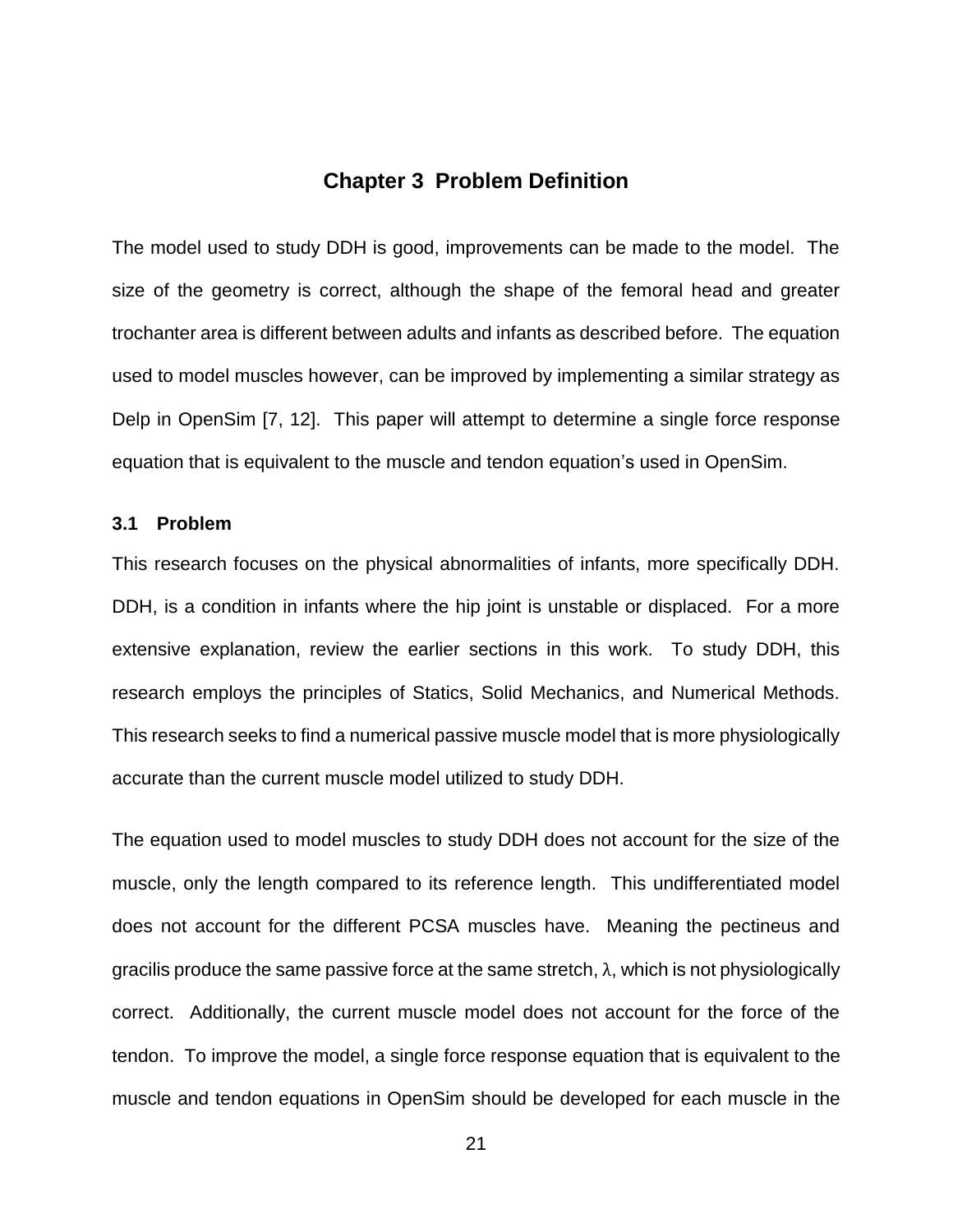infant hip model. The equivalent force response equation should be based on the muscle's PCSA and λ.

#### <span id="page-29-0"></span>**3.2 Hypothesis**

An adequate equivalent force response equation, that models both muscle and tendon, will not be achieved by substituting the equivalent values for *a* and *b* from the OpenSim muscle model equations into the model used to study DDH and using infant PCSA corresponding to the muscle. The force response equation would not be achieved because not all of the muscles are modeled, like in OpenSim, and the tendons are not modeled. To overcome this, the variables *a* and *b* must be tuned.

#### <span id="page-29-1"></span>**3.3 Contributions**

Contributions from this research to the scientific community include:

- Improved infant hip model
- Insight into the scaling effects of the muscle models
- New passive muscle model for infants
- Undergraduate, Honors in the Major, Thesis on the research

#### <span id="page-29-2"></span>**3.4 Novelty and Significance**

There is little research on biomechanics for infants. Therefore, almost any research in this area can be useful and/or significant. This research is significant and useful because the procedure used can be replicated to include more muscles, or used on a different joint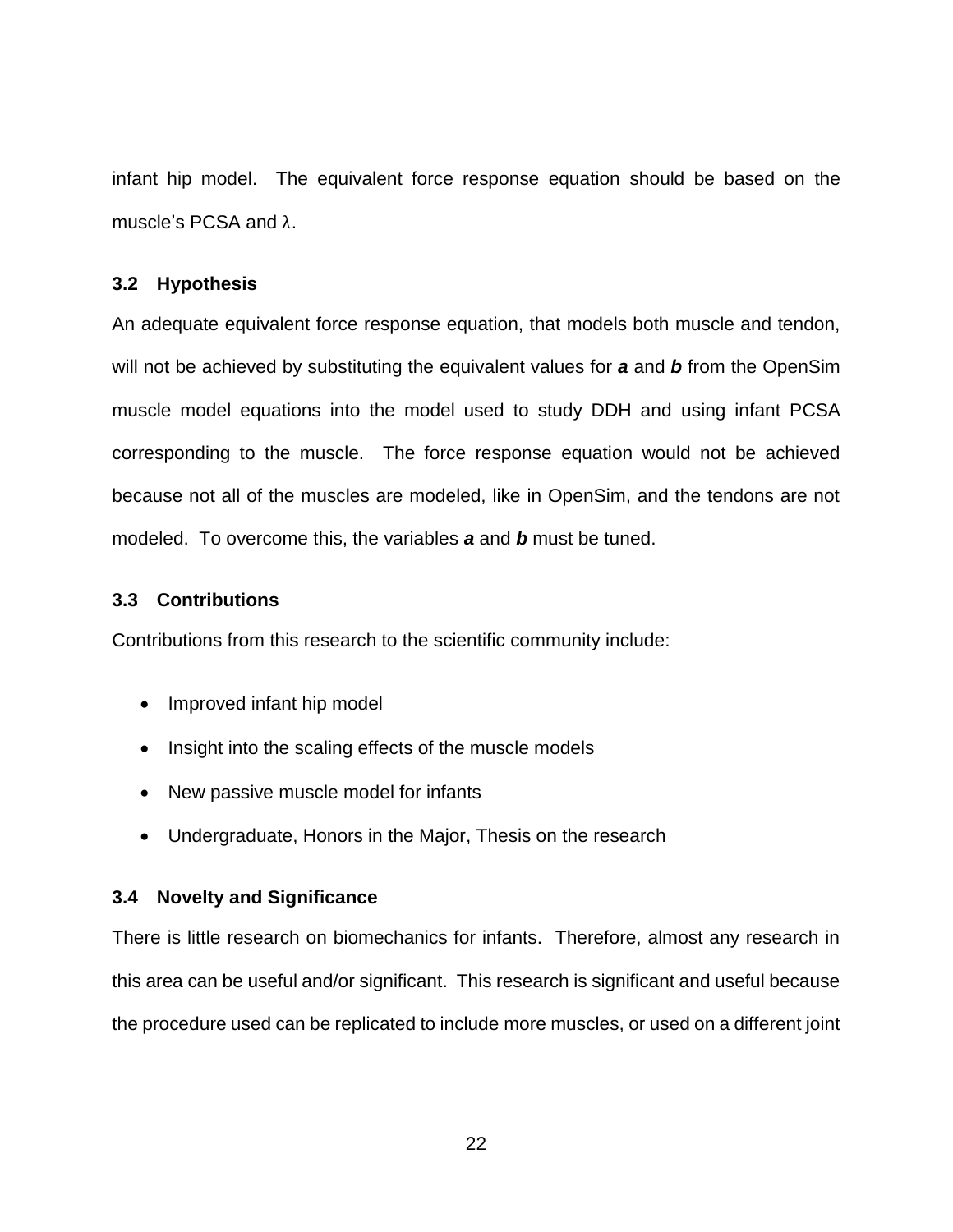in the body. Based on the extensive literature review, an infant muscle model has not been described in the literature.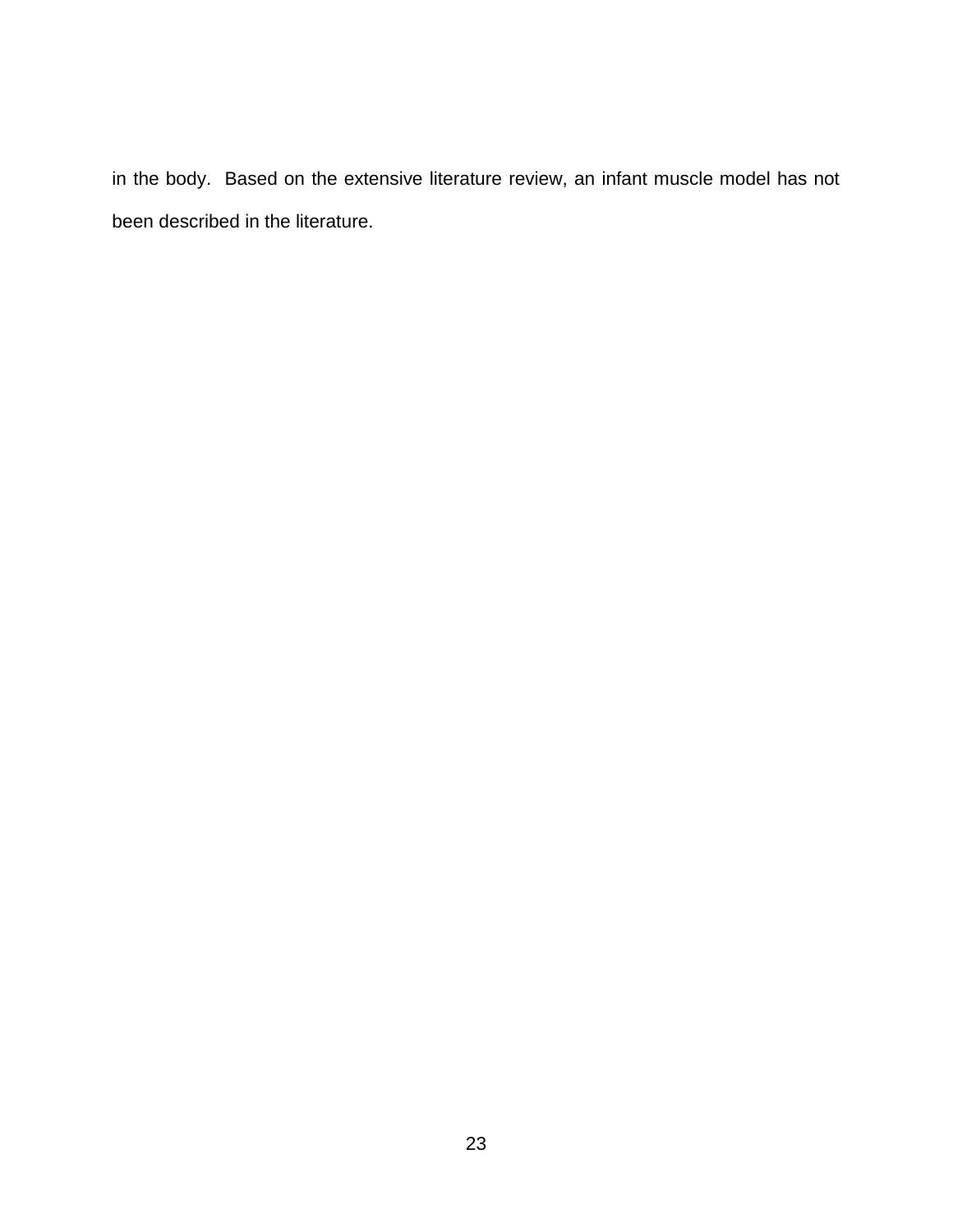#### **Chapter 4 Approach**

<span id="page-31-0"></span>To improve the muscle model in the model of infant hip used to study DDH, the infant muscle equations should be differentiated based on muscle PCSA. The equations must be tuned to match the passive equilibrium position of the hip. This section will explain the approach in further detail.

#### <span id="page-31-1"></span>**4.1 Infant PCSA**

The infant PCSA of each muscle must be estimated because a database infant PCSA is not described in the literature. The PCSA of the infant adductor brevis was reported as 0.41  $\text{cm}^2$  by Ardilla et al. [\[10\]](#page-38-9). To estimate the infant PCSA of the other muscles the PCSA of the infant adductor brevis was divided by the PCSA of the adult adductor brevis, to give a ratio. This ratio was multiplied by the PCSA of an adult muscle to estimate the corresponding PCSA of the infant muscle for each muscle modeled.

#### <span id="page-31-2"></span>**4.2 Calibration**

The infant muscle model cannot be validated using the same procedure as OpenSim because the moment curves at the hip joint are not in the literature. To calibrate the infant model, the relaxed position of the legs was chosen as the calibration point. This was done because the relaxed position of the leg is the position in which the passive muscle contribution equals the weight of the leg. The calibration position is 90° flexion and 70° abduction. This is also the method the group chose to calibrate the muscle model currently in use. SolidWorks will be used to determine if the set of force response equations can hold the leg in the calibration position.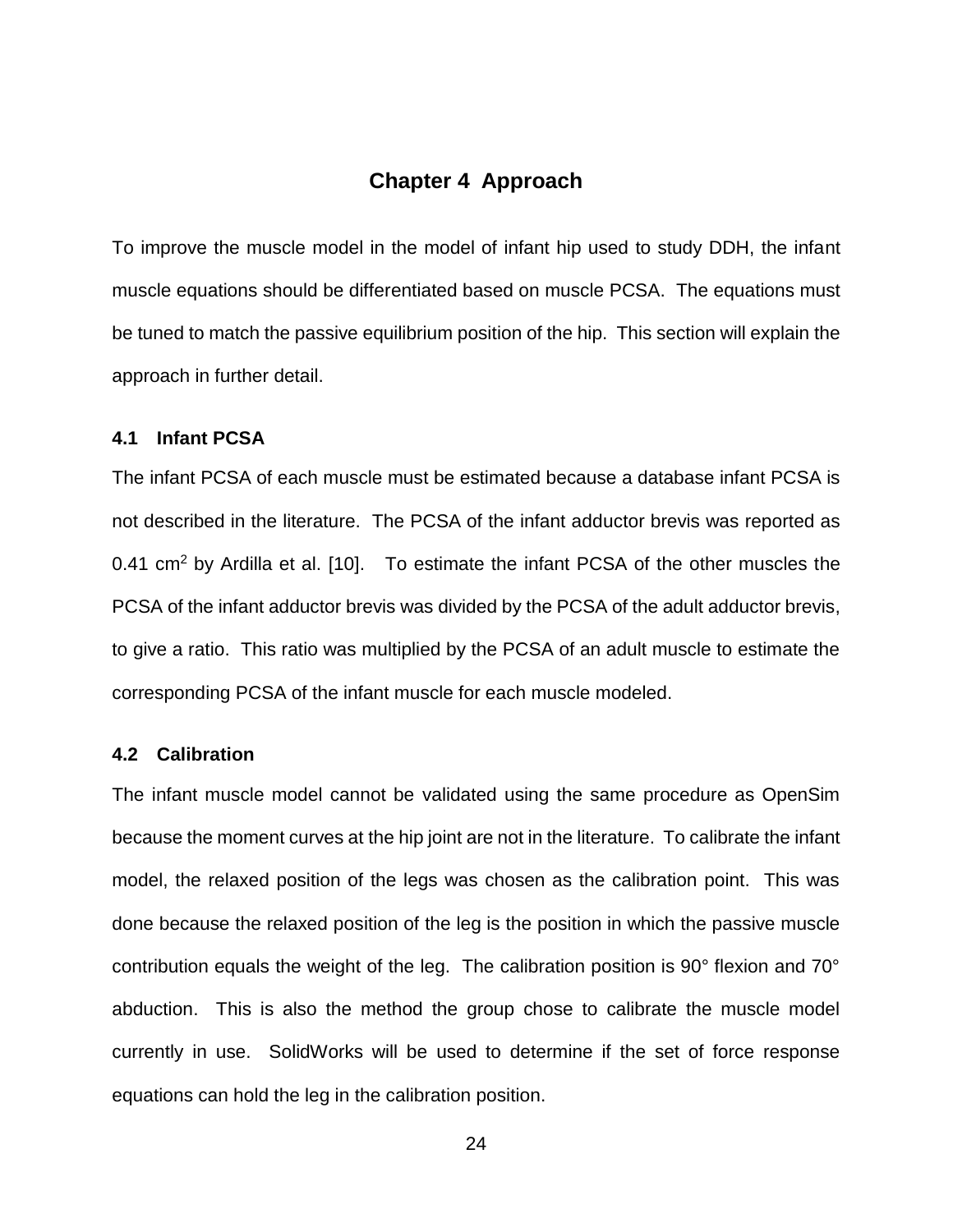#### <span id="page-32-0"></span>**4.3 Tuning Variables**

To tune the force response equations to allow the model to reach equilibrium at the calibration position of 90° flexion and 70° abduction, the variable's *a* and *b* can be altered. The first approach will be attempting to tune just the *a* variable, while keeping the *b* variable the same as OpenSim equivalent. This is done because OpenSim is a recognized software in gait analysis and the muscle model in this software has been validated thoroughly. If equilibrium cannot be achieved by the first method, the *b* variable will be changed slightly, then attempt to find an *a* that will allow the model to reach equilibrium.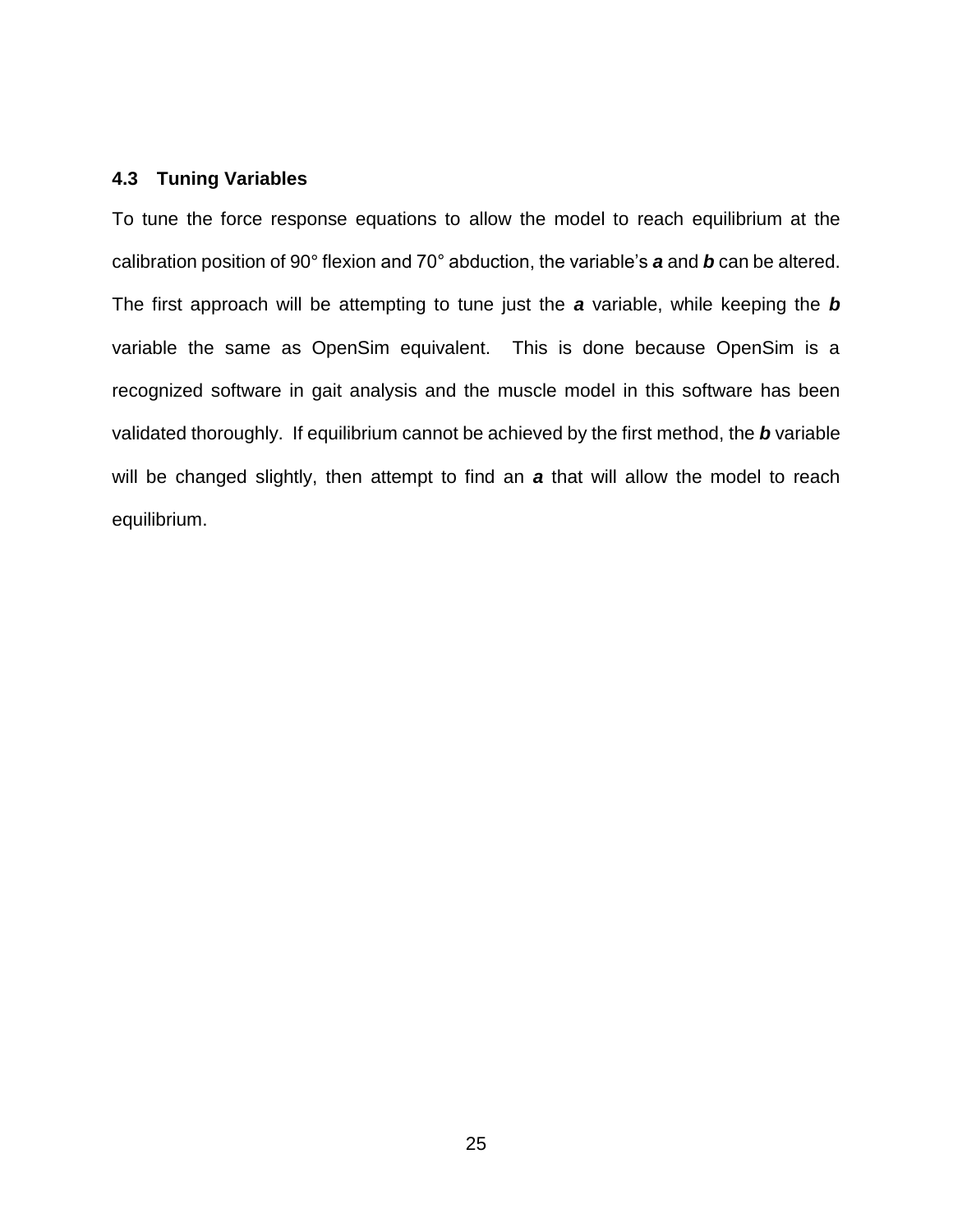#### **Chapter 5 Results and Discussion**

#### <span id="page-33-1"></span><span id="page-33-0"></span>**5.1 Infant Muscles PCSA**

The PCSA for infant muscles was estimated by scaling the adult areas given in OpenSim by a scaling factor. This scaling factor was the area of the infant adductor brevis area, 0.41 cm<sup>2</sup> divided by the area of the adult adductor brevis, 11.52 cm<sup>2</sup>. The resulting value of the scaling factor was 0.03559. Multiplying an adult muscle PCSA by the scaling factor will result in an estimated value for the infant PCSA, for any muscle. For the muscles currently modeled in the infant hip model, the results from the scaling are in [Table 5.1.](#page-33-3)

<span id="page-33-3"></span>**Table 5.1 – Adult PCSA and Estimated Infant PCSA for muscles in infant hip model**

| <b>Muscles</b>                     | Adult PCSA (cm <sup>2</sup> ) | Infant PCSA (cm <sup>2</sup> ) |
|------------------------------------|-------------------------------|--------------------------------|
| <b>Adductor Brevis</b>             | 11.52                         | 0.41                           |
| Pectineus                          | 9.03                          | 0.32                           |
| <b>Adductor Longus</b>             | 22.73                         | 0.81                           |
| <b>Adductor Magnus (minimus)</b>   | 25.52                         | 0.91                           |
| <b>Adductor Magnus (medius)</b>    | 18.35                         | 0.65                           |
| <b>Adductor Magnus (posterior)</b> | 16.95                         | 0.60                           |
| Gracilis                           | 3.73                          | 0.13                           |

#### <span id="page-33-2"></span>**5.2 Equivalent** *a* **and** *b* **from OpenSim**

The first attempt to create a set of force response equations was to use the OpenSim equivalents of *a* and *b*. The *a* and *b* equivalents from OpenSim were used in Equation 6, where  $a = 0.466$  N/cm<sup>2</sup>,  $b = 6.67$  and  $A$  corresponds to the PCSA of the muscle.

$$
F = A \cdot a(e^{b(\lambda - 1)} - 1) \tag{6}
$$

The force response equations are plotted in [Figure 5.1, below.](#page-34-1) This set of force response equations was unable to achieve equilibrium at the calibration position using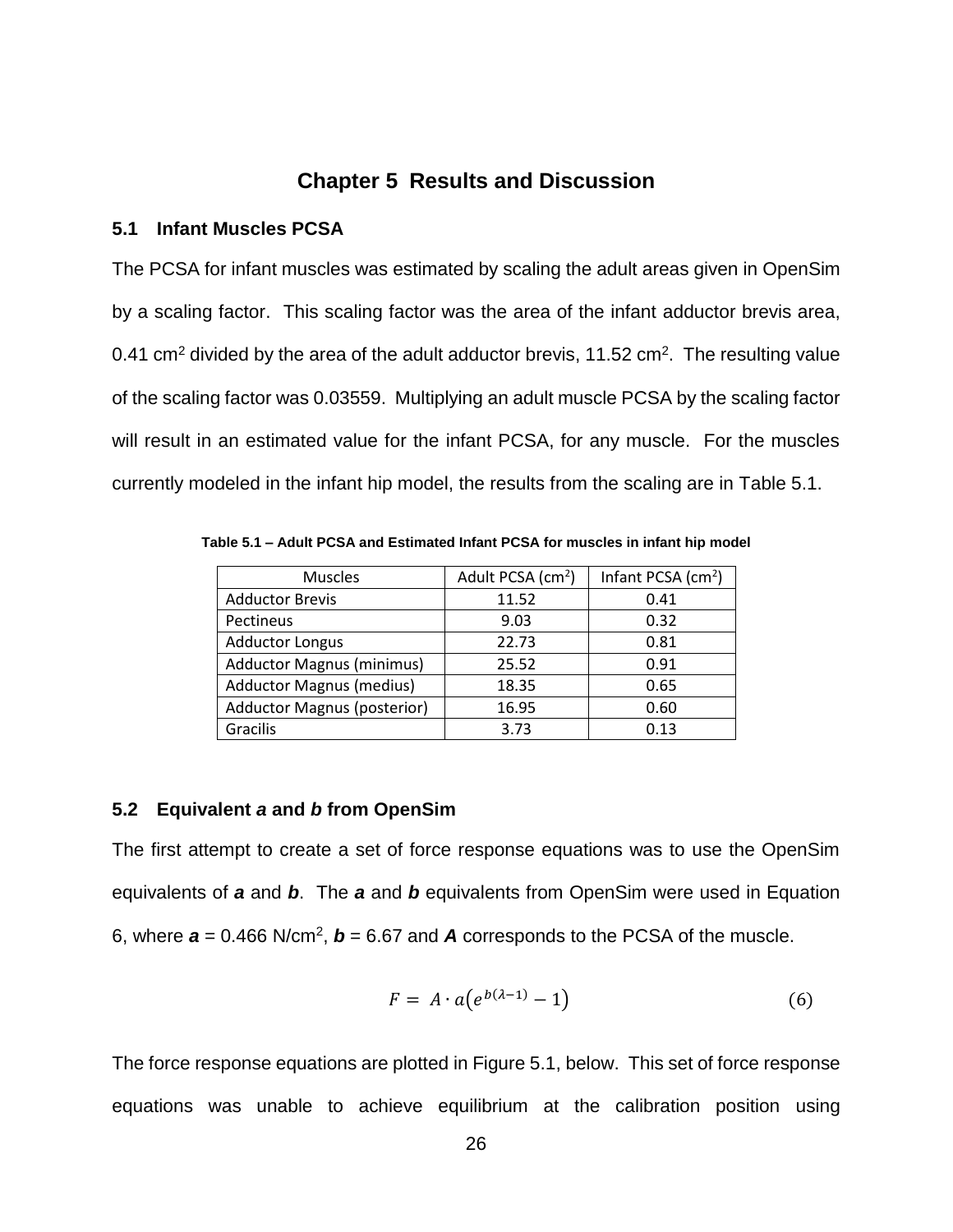SolidWorks®. The leg fell well past the equilibrium position and the simulation was stopped. The moment generated by the weight of the leg was greater than the moment generated by the set of force response equations. This set of force response equations was unable to hold the leg in the equilibrium position because it is incomplete musculature and the tendons are not accounted for like in OpenSim. Additionally, the tendons are not accounted for, and are responsible for stopping the joints at the extreme ranges of motion.



<span id="page-34-1"></span>**Figure 5.1 – Force Response Equations Plotted using** *a* **and** *b* **equivalents from OpenSim.**

#### <span id="page-34-0"></span>*5.3* **Equivalent** *b* **from OpenSim and Tuned** *a*

In an attempt to achieve equilibrium at the calibration point, the *a* value was tuned using an Excel® spreadsheet developed by Christopher Rose and the equivalent *b* value from OpenSim®. The spreadsheet developed by a member of the research group, Christopher Rose, uses the origin and insertion points from the SolidWorks® model to compute the muscle lengths and forces produced when the leg is in various positions. The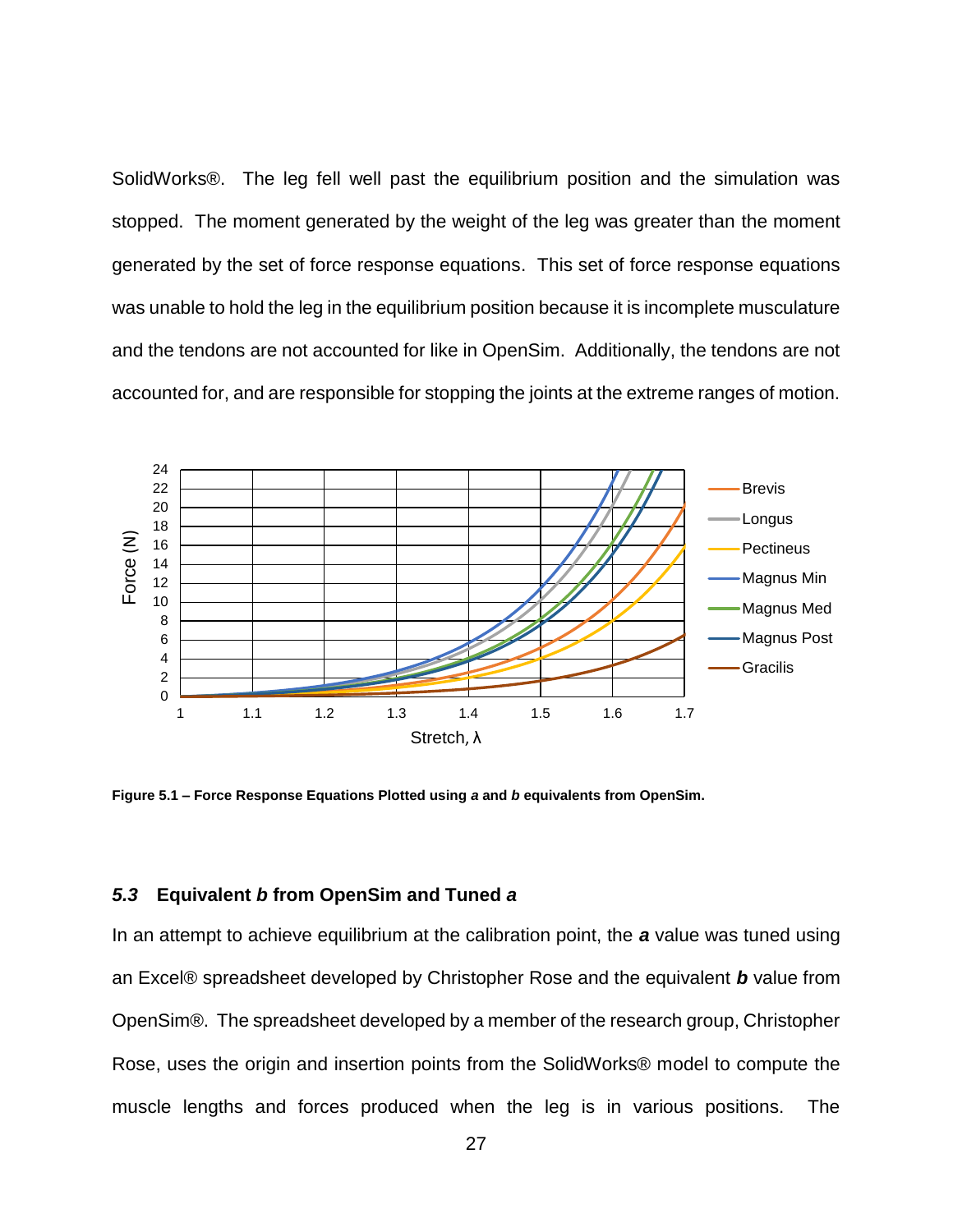spreadsheet is faster than a SolidWorks® simulation and allows researchers to edit the variables in the force response equations and see the results much faster. The tuned *a* and equivalent *b* from OpenSim® were able to achieve equilibrium in the spreadsheet. However, when the equations for force response were substituted into the SolidWorks® model and equilibrium was simulated, the force response equations were unable to hold the leg in the equilibrium position. This is because the moment in the plane of flexion was not strong enough to overcome the moment due to the weight of the leg. From this, it was determined that the *b* variable must be tuned.

#### <span id="page-35-0"></span>*5.4* **Tuned** *a* **and** *b*

The next attempt to achieve equilibrium was with tuned *a* and *b* values. The *b* value was changed in the spreadsheet mentioned above, and the resulting *a* value to achieve equilibrium was automatically calculated. In order to achieve equilibrium, the value of *b* must be greater than 10. To simulate the effect of ligaments, which limit the range of motion of joints, the value of *b* was found to be 13.95 and the value of *a* was 0.0337 N/cm<sup>2</sup>. This value of b was chosen because it limits the maximum angle of abduction to about 80°. While there is no unique set of *a* and *b* values, because of the single equilibrium point, it is important to note that physiological considerations, mentioned above, were taken into account when selecting the value for *b*.

After achieving equilibrium in the spreadsheet with the proper moments to ensure equilibrium, the force response equations were substituted into SolidWorks® and a simulation was run. The simulation was successfully able to achieve equilibrium at the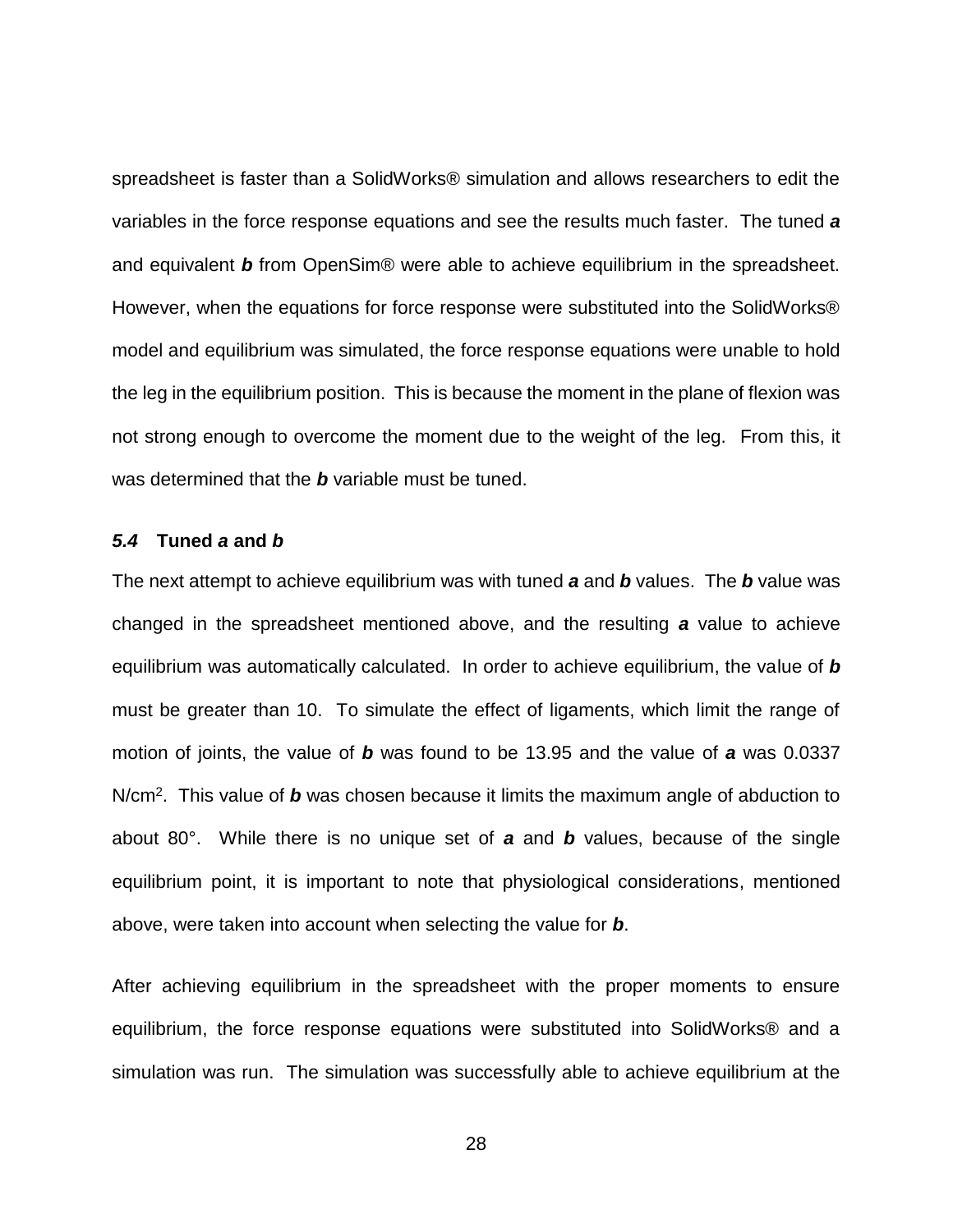calibration position. The value of *b* is significantly higher than the OpenSim® equivalent because it attempts to account for muscles, tendons, and ligaments that are not included in the model. The force response equations for the tuned *a* and *b* are shown below in [Figure 5.2.](#page-36-0)



<span id="page-36-0"></span>**Figure 5.2 – Force Response Equations Plotted using tuned** *a* **and** *b***.**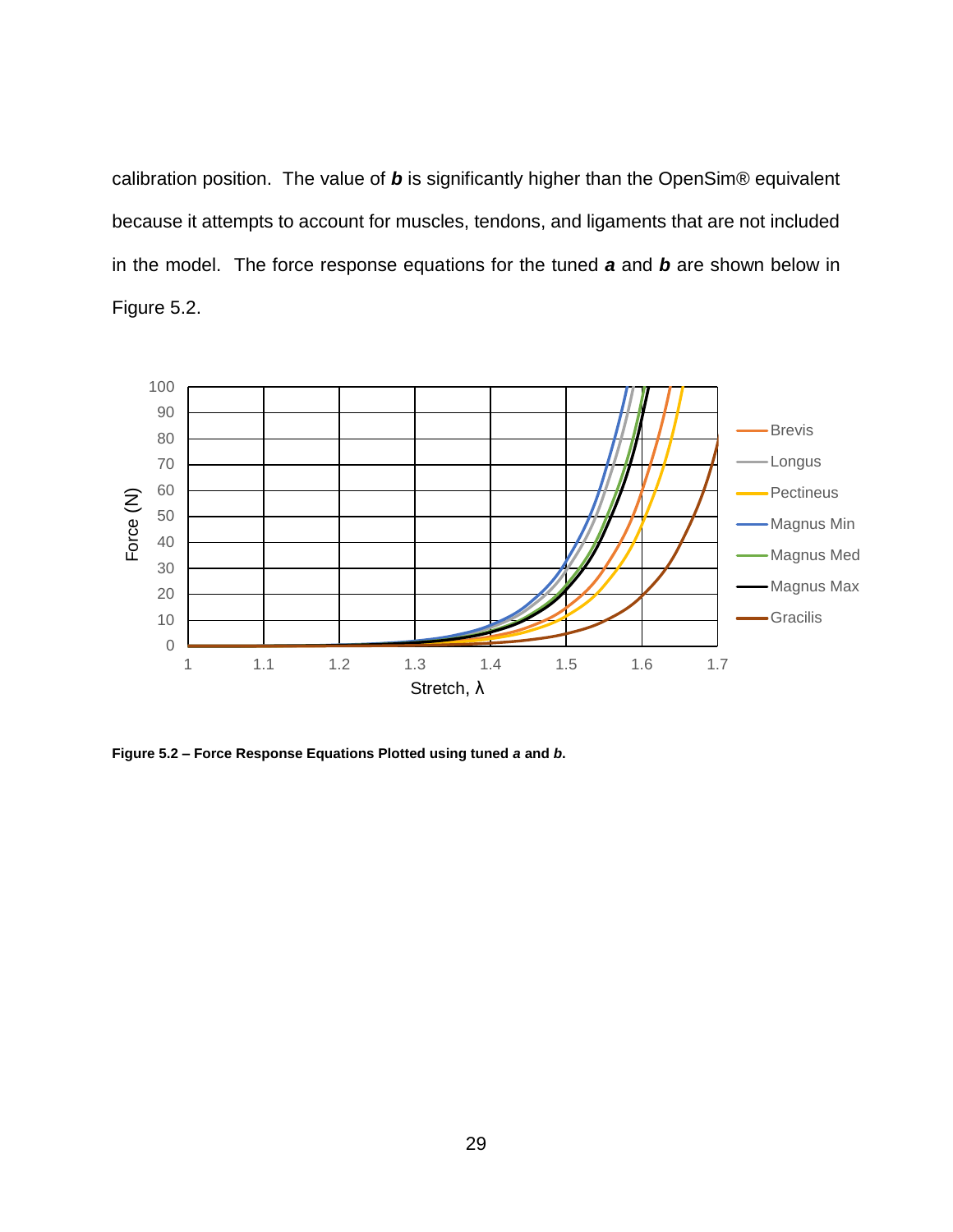#### **Chapter 6 Conclusion**

<span id="page-37-0"></span>In conclusion, this paper offered an approach to determine an improved set of force response equations that model the muscles, tendons and ligaments in an infant hip model used to study DDH. The new set of equations is an improvement over the old model that only accounted for muscles and was not differentiated based on PCSA of the muscles. The final set of force response equations, with tuned *a* and *b* values, accounted for muscles, tendons and ligaments, and differentiated based on PCSA of muscles modeled. The set of equations was able to hold the leg in the infant hip model in the equilibrium position in a simulation using SolidWorks®.

The set of force response equations or improved muscle model, was used in additional research by other members of the research group [\[31,](#page-40-7) [32\]](#page-40-8). A major conclusion drawn from these studies is the effect of the pectineus on reduction. In the most severe cases of dysplasia, the pectineus is the largest force producer based on its stretch in the equilibrium position and when displaced.

Further work can be done to improve the infant hip model and muscle model. First, adding more muscles into the infant hip model will help provide a more physiologically accurate representation. Second, modeling the tendons using the tendon equation in OpenSim. Third, modeling the ligaments using the tendon equation from OpenSim.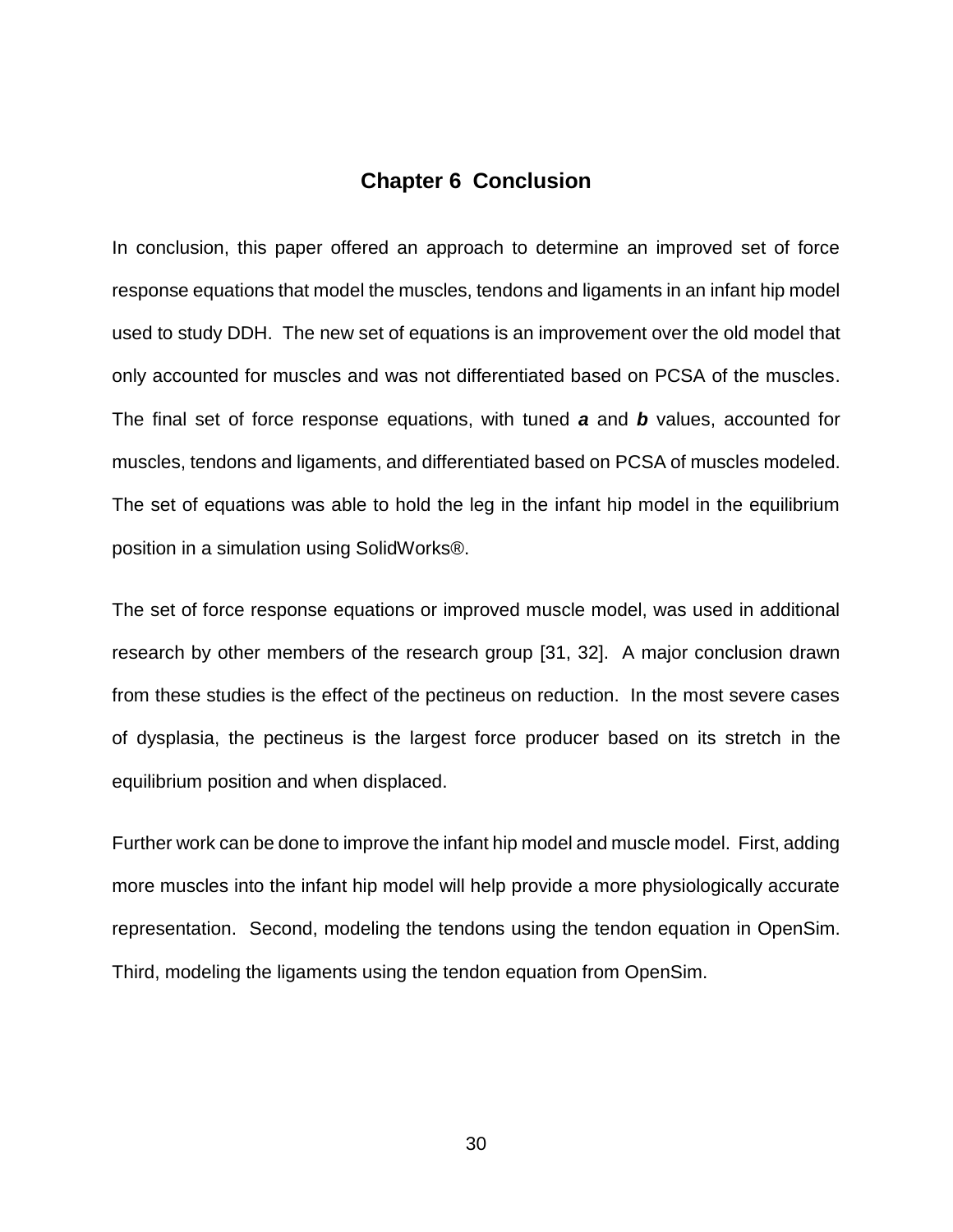#### **References**

- <span id="page-38-1"></span><span id="page-38-0"></span>[1] "Developmental Dysplasia of the Hip (DDH)," ed: International Hip Dysplasia Institute, 2012.
- <span id="page-38-2"></span>[2] V. Bialik, G. M. Bialik, S. Blazer, P. Sujov, F. Wiener, and M. Berant, "Developmental dysplasia of the hip: A new approach to incidence," *Pediatrics,*  vol. 103, pp. 93-99, 1999.
- <span id="page-38-3"></span>[3] CDC. (2015, March 20). *National Vital Statistics System - Birth Data*. Available: <http://www.cdc.gov/nchs/births.htm>
- <span id="page-38-4"></span>[4] T. G. Barlow, "Early Diagnosis and Treatment of Congenital Dislocation of the Hip," *Journal of Bone and Joint Surgery,* vol. 44 B, pp. 292-301, 1962.
- <span id="page-38-5"></span>[5] E. Peled, M. Eidelman, A. Katzman, and V. Bialik, "Neonatal Incidence of Hip Dysplasia," *Clinical Orthopaedis and Related Research,* vol. 466, pp. 771-775, 2008.
- <span id="page-38-6"></span>[6] I. Wada, E. Sakuma, T. Otsuka, K. Wakabayashi, K. Ito, O. Horiuchi*, et al.*, "The Pavlik harness in the treatment of developmentally disocated hips: results of Japanese multicenter studies in 1994 and 2008," *Journal of Orthopaedic Science,*  vol. 18, pp. 749-753, 2013.
- <span id="page-38-7"></span>[7] S. L. Delp, F. C. Anderson, A. S. Arnold, P. Loan, A. Habib, C. T. John*, et al.*, "OpenSim: Open-source Software to Create and Analyze Dynamic Simulations of Movement," *IEEE Transactions on Biomedical Engineering,* vol. 54, pp. 1940- 1950, 2007.
- <span id="page-38-11"></span>[8] C. R. Henak, C. L. Abraham, A. E. Anderson, S. A. Maas, B. J. Ellis, C. L. Peters*, et al.*, "Patient-specific analysis of cartilage and labrum mechanics in human hips with acetabular dysplasia," *Osteoarthitis and Cartilage,* vol. 22, pp. 210-217, 2014.
- <span id="page-38-8"></span>[9] V. Huayamave, C. Rose, E. Divo, F. Moslehy, A. J. Kassab, and C. T. Price, "Mechanics of Hip Dysplasia Reduction in Infants with Pavlik Harness Using Patient Specific Geometry," *Paper presented at Proc. of the 2014 International Mechanical Engineering Congress and Exposition,* Montreal, Canada.
- <span id="page-38-9"></span>[10] O. Ardila, J., E. Divo, A., F. Moslehy, A., G. Rab, T, K. , Alain, J., and C. Price, T., "Mechanics of hip dysplasia reductions in infants using the Pavlik harness: A physics-based computational model," *Journal of Biomechanics,* vol. 46, pp. 1501- 1507, 2013.
- <span id="page-38-10"></span>[11] H. Gray, *Gray's Anatomy Thirtieth American Edition*. Philadelphia, PA: Lea & Febiger, 1985.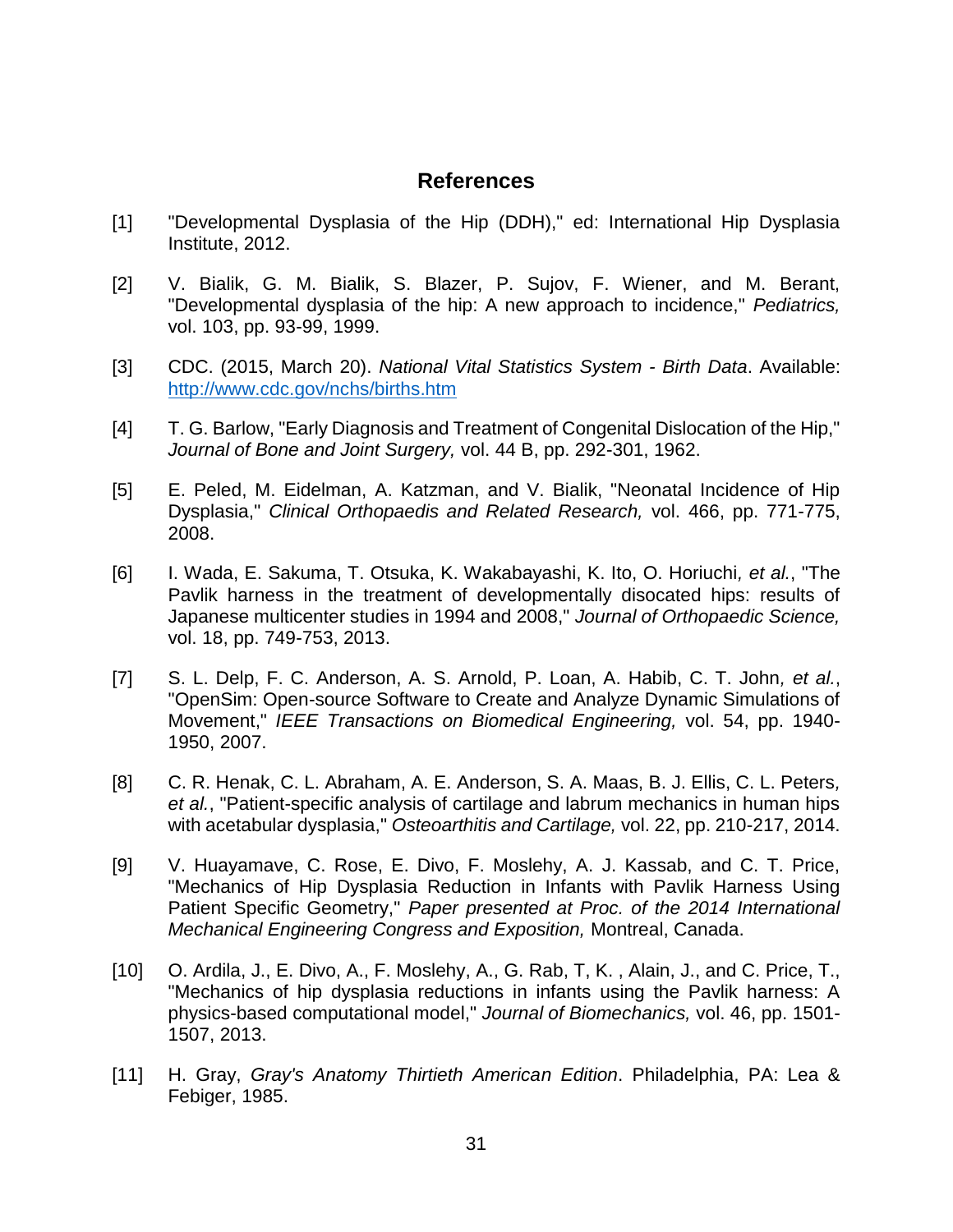- <span id="page-39-0"></span>[12] S. L. Delp, "Surgery Simulation: A computer graphics system to analyze and design musculoskeletal reconstructions of the lower limb," Ph.D. Ph.D. Dissertation, Mechanical Enginering, Stanford University, Stanford, CA, 1990.
- <span id="page-39-1"></span>[13] E. N. Marieb, J. Mallatt, and P. B. Wilhelm, *Human anatomy*, 4th ed. ed. San Francisco: Pearson/Benjamin Cummings, 2005.
- <span id="page-39-2"></span>[14] R. H. Hensigner, *Standards in Pediatric Orthopedics Tables, Charts and Graphs Illustrating Growth*. New York, NY: Raven Press, 1986.
- <span id="page-39-3"></span>[15] G. R. Brendan Jones, Shiela Serra "Infant Femur and Pelvis Models Representing All Severities of Developmental Dysplasia of the Hip from Ortolani's Collection," in *2015 BMES Annual Meeting*, Tampa, Florida, 2015.
- <span id="page-39-4"></span>[16] J. Bracken, T. Tran, and M. Ditchfield, "Develomental dysplasia of the hip: Controversies and current concepts," *Journal of Paediatrics and Child Health,* vol. 48, pp. 963-973, 2012.
- <span id="page-39-5"></span>[17] M. Ortolani, "Un segno poco notoe la sua importanza per la diagnosiprecoce di prelussazione congenitadel'anca," *Pediatria,* vol. 45, pp. 129-136, 1937.
- <span id="page-39-6"></span>[18] S. Tibrewal, V. Gulati, and M. Ramachandran, "The Pavlik method: a systematic review of current concepts," *Journal of Pediatric Orthopaedics B,* vol. 22, pp. 516- 520, 2013.
- <span id="page-39-10"></span>[19] V. Pollet, H. Pruijs, R. Sakkers, and R. Castelein, "Results of Pavlik Harness Treatment in Children With Dislocated Hips Between the age of six and Twentyfour Months," *Pediatric Orthopaedics,* vol. 30, pp. 437-442, 2010.
- <span id="page-39-7"></span>[20] D. Shorter, T. Hong, and D. A. Osborn, "Screening Programmes for developmental dysplasia of the hip in newborn infants (Review)," *Evidence-Based Child Health,*  vol. 8, pp. 11-54, 2013.
- <span id="page-39-8"></span>[21] F. G. Boniforti, G. Fujii, R. D. Angliss, and M. K. D. Benson, "The Reliability of Measurements of Pelvic Radiographs in Infants," *The Journal of Bone and Joint Surgery,* vol. 79-B, pp. 570-575, 1997.
- <span id="page-39-9"></span>[22] S. Suzuki, "Reduction of CDH by the Pavlik harness. Spontaneous reduction observed by ultrasound," *The Journal Of Bone And Joint Surgery. British Volume,*  vol. 76, pp. 460-462, 1994.
- <span id="page-39-11"></span>[23] A. E. Anderson, B. J. Ellis, S. A. Maas, C. L. Peters, and J. A. Weiss, "Validation of Finite Element Predictions of Cartilage Contact Pressure in the Human Hip," *Journal of Biomechanical Engineering,* vol. 130, p. (10 pages), 2008.